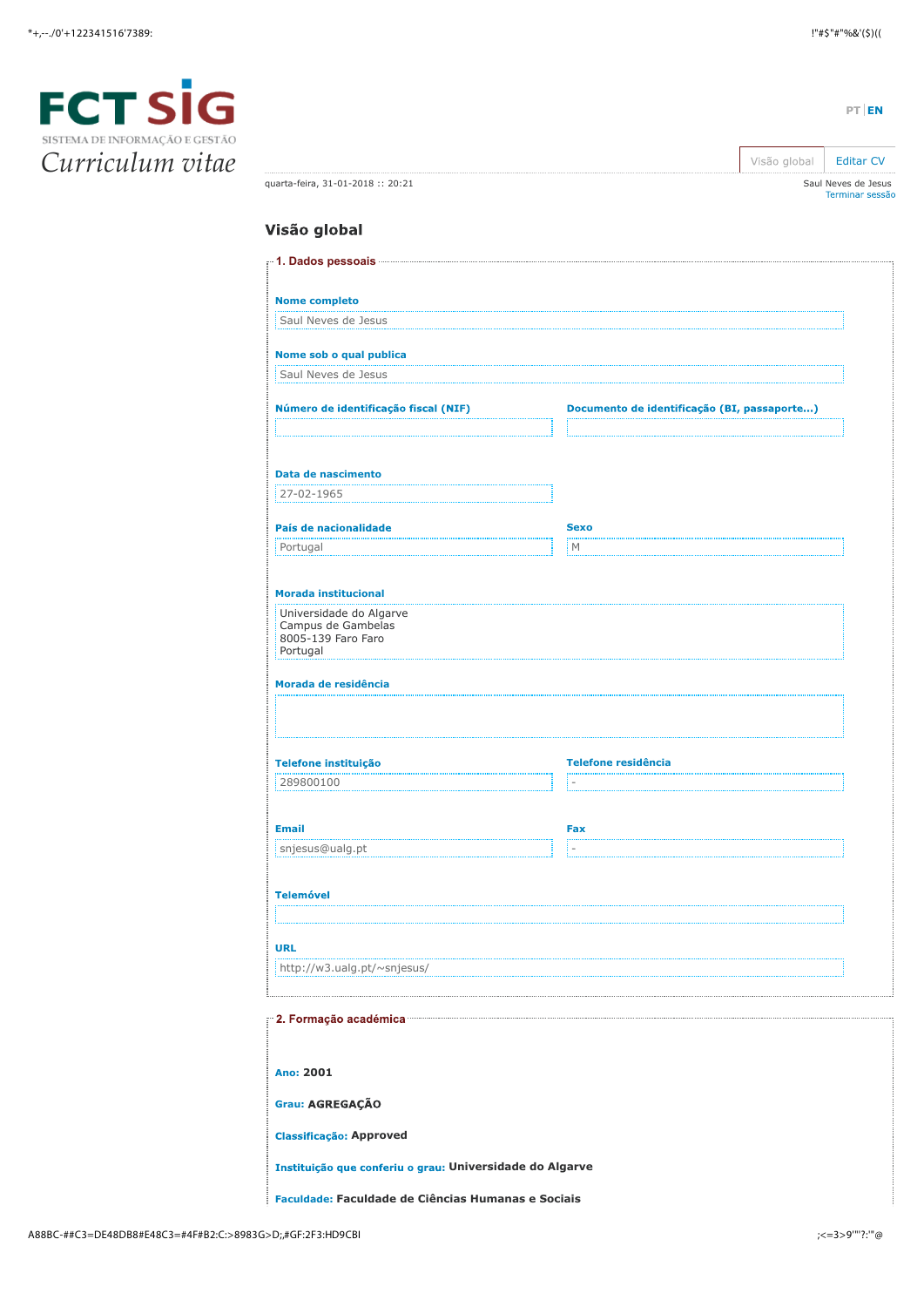| <b>Orientador:</b>                                              |  |  |
|-----------------------------------------------------------------|--|--|
| <b>Co-orientador:</b>                                           |  |  |
| Domínio científico: Psicologia da Educação                      |  |  |
| Designação do curso: Psychology                                 |  |  |
| Ano: 1996                                                       |  |  |
| <b>Grau: DOUTORAMENTO</b>                                       |  |  |
| Classificação: Approved with distinction and honors             |  |  |
| Instituição que conferiu o grau: Universidade de Coimbra        |  |  |
| Faculdade: Faculdade de Psicologia e Ciências da Educação       |  |  |
| <b>Título da tese: Teacher motivation</b>                       |  |  |
| Orientador: Manuel Viegas Abreu (FPCE, University of Coimbra)   |  |  |
| Co-orientador: José Manuel Esteve (University of Malaga, Spain) |  |  |
| Domínio científico: Psicologia da Educação                      |  |  |
| Designação do curso: Psychology                                 |  |  |
| Ano: 1989                                                       |  |  |
| <b>Grau: LICENCIATURA</b>                                       |  |  |
| Classificação: 16.4                                             |  |  |
| Instituição que conferiu o grau: Universidade de Coimbra        |  |  |
| Faculdade: Faculdade de Psicologia e Ciências da Educação       |  |  |
| Título da tese: -                                               |  |  |
| <b>Orientador: -</b>                                            |  |  |
| Co-orientador: -                                                |  |  |
| Domínio científico: Psicologia                                  |  |  |
| <b>Anos curriculares: 5</b>                                     |  |  |
| Designação do curso: Psychology                                 |  |  |

| <b>Período</b>                       | Cargo, categoria ou actividade                                                       | <b>Instituição</b>                                                     |
|--------------------------------------|--------------------------------------------------------------------------------------|------------------------------------------------------------------------|
| $12 - 3 - 2015$ a                    | President                                                                            | Research Center CIEO ("Very Good" at 2014<br>FCT evaluation)           |
| $09 - 9 - 2013a$                     | President of the Scientific Council                                                  | University of Algarve - Faculty of Human and<br>Social Sciences (FCHS) |
| $17-6-2009a$                         | Director of the PhD program in Psychology                                            | University of Algarve - FCHS                                           |
| $30 - 6 - 2006$ a<br>$30 - 6 - 2009$ | Head of the Faculty of Human and Social Sciences                                     | University of Algarve - FCHS                                           |
| $07 - 6 - 2004$ a<br>08-6-2006       | Chairman of the Pedagogical Council of the Faculty<br>of Human and Social Sciences   | University of Algarve - FCHS                                           |
| $20 - 6 - 2001$ a<br>$31 - 7 - 2012$ | Director of the Research Center of Psychology in<br>the University of Algarve (CUIP) | University of Algarve                                                  |
| $05-9-2003a$<br>12-9-2007            | Director of the Master in Health Psychology                                          | University of Algarve - FCHS                                           |
| $06 - 6 - 2001$ a<br>14-6-2005       | Director of the Master in Educational Psychology                                     | University of Algarve - FCHS                                           |
| $13-6-2001$ a<br>12-6-2003           | Director of Psychology Department                                                    | University of Algarve - FCHS                                           |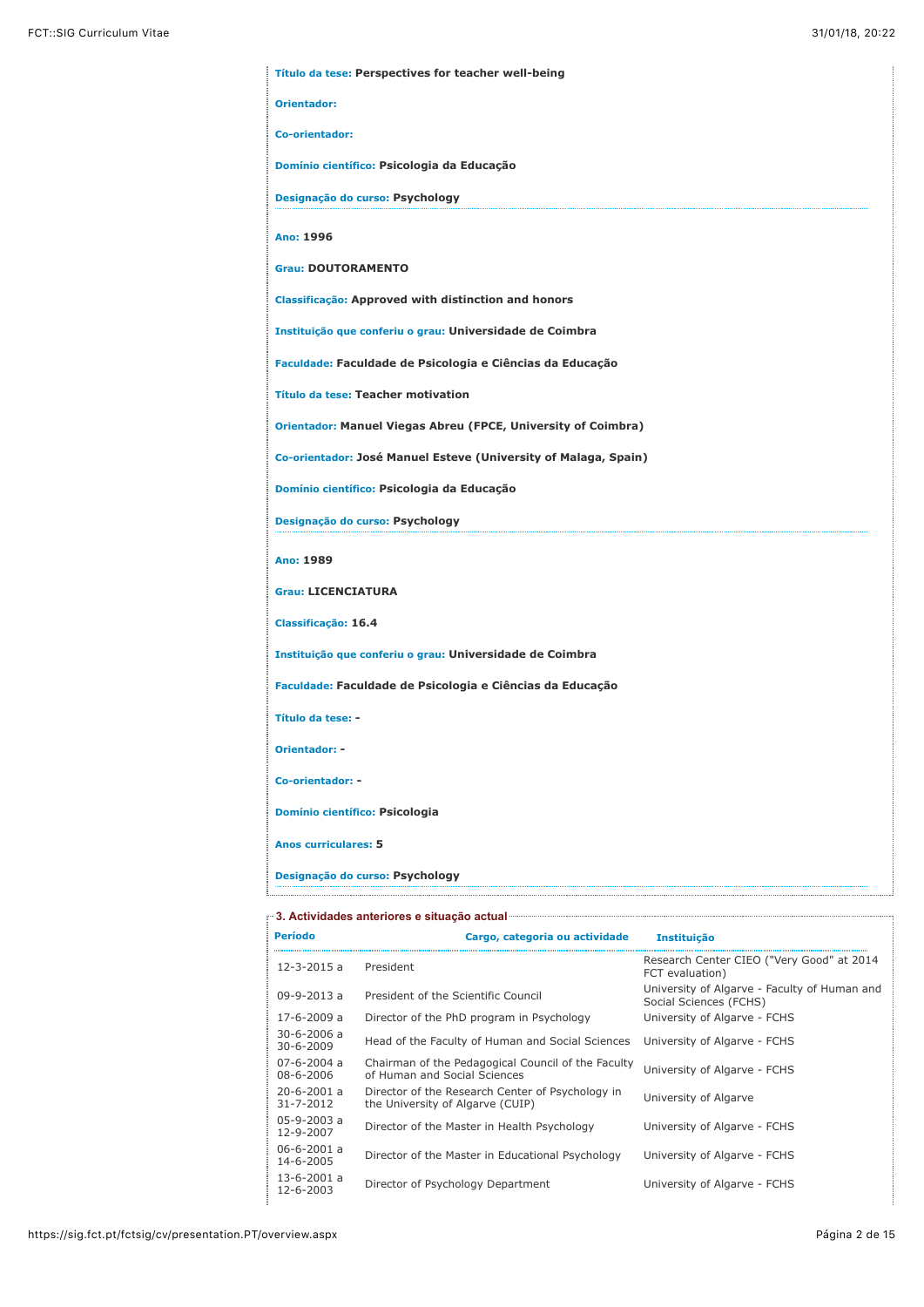| 16-6-1999 a<br>Associate Professor<br>University of Algarve - FCHS<br>28-6-2003<br>01-10-1997 a<br>Professor<br>University of Algarve - FCHS<br>15-6-1999<br>04-12-1989 a<br>Assistant Professor<br>and Educational Sciences<br>30-9-1997 | 29-6-2003 a | FULL PROFESSOR OF PSYCHOLOGY | University of Algarve - FCHS                  |
|-------------------------------------------------------------------------------------------------------------------------------------------------------------------------------------------------------------------------------------------|-------------|------------------------------|-----------------------------------------------|
|                                                                                                                                                                                                                                           |             |                              |                                               |
|                                                                                                                                                                                                                                           |             |                              |                                               |
|                                                                                                                                                                                                                                           |             |                              | University of Coimbra - Faculty of Psychology |

### **4. Área de actividade científica**

Scientific activities in the fields of Psychology and Educational Sciences, namely in Educational Psychology, Health Psychology, Organizational Psychology, and Applied Psychology (for example, connections between Psychology and Tourism).

. President of the Research Centre for Spatial and Organizational Dynamics (CIEO; University of Algarve), sponsored by FCT (evaluated as "Very Good"; coordinator of the project number UID/SOC/04020/2013), since 2015;

. Director of the line of research "Tourism and Well-Being in Society", in the Research Centre CIEO, between 2012 and 2015;

. Director of the line of research "Health and well-being in academic and professional activities", in the Cognitive Psychology Institute (IPCDVS; University of Coimbra), sponsored by FCT, between 1996 and 2011;

. Director of the Research Centre in Psychology (CUIP; University of Algarve), between 2001 and 2011.

Post-doc in the Sleep Lab of the University of Granada (2013), about the topic "Sleep quality and creativity".

Post-doc in the University Complutense of Madrid (2013), about the topic "Stress management and positive emotions".

Post-doc in the University of Évora (2014), in the field of "Visual Arts", about the topic "Sciences and Arts. Bridges for approaches".

### **5. Domínio de especialização**

#### **Domínio de especialização**

PhD in Educational Sciences (Educational Psychology) - thesis about "Teachers Motivation. Contributions for teachers training and teachers well-being" (1996). Recently also supervised PhD thesis in Health Psychology and Organizational Psychology.

National Representative of Portugal in the Society for Stress and Anxiety International Research (STAR), since 2012.

#### **Actuais interesses de investigação**

Applied Psychology (for example in Tourism activities); Teachers and Students Motivation and Well-Being; Healthy Workplaces; Positive Psychology; Positive Education; Stress Management; Creativity; Sleep Quality; Healthy Aging.

#### **Outras competências/actividades**

Invited Professor in Master and PhD graduations in some Universities, namely in Brazil and Spain. At this last country, is one of the international invited teachers of several prestigious masters and PhDs, namely at the University Complutense of Madrid ("Máster en Inteligencia Emocional e Intervención en Emociones y Salud"; since 2009), at the University of Huelva ("Máster en Salud y Calidad de Vida"; since 2009), at the University La Laguna - Tenerife ("Máster en Psicologia Clinica y de la Salud"; since 2010), and at the University of Grenade ("Máster y Doctorado en Disenos de Investigación y Aplicaciones en Psicologia y Salud" - "Programa con Mencion de Calidad del MEC y con el Premio Internacional AUIP a la calidad del Doctorado"; since 2007).

#### **6. Experiência na orientação**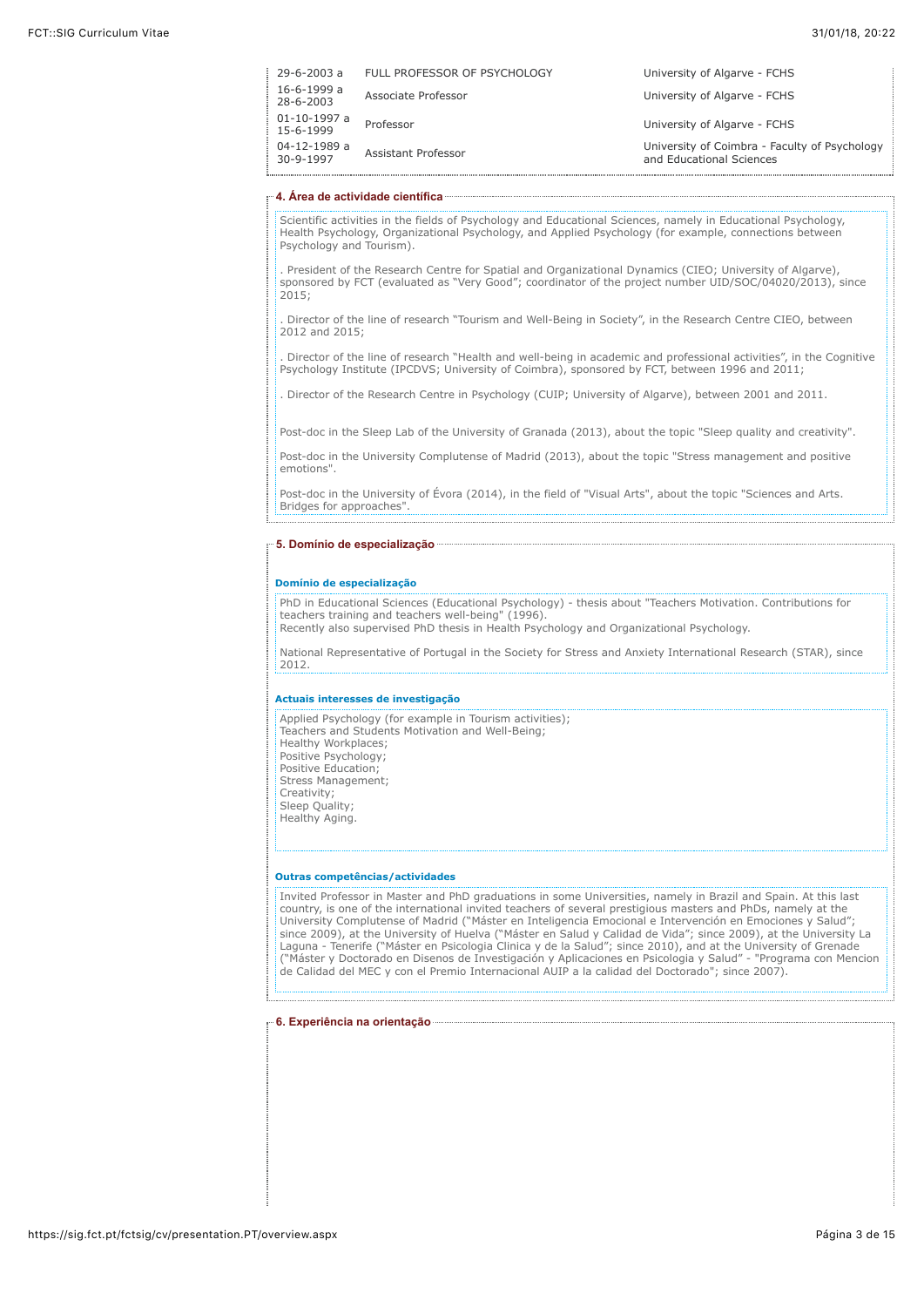**7. Participação em projectos SUPERVISED MORE THAN 60 CONCLUDED MASTER THESES.** SUPERVISED 36 CONCLUDED PhD THESES IN PSYCHOLOGY AND EDUCATIONAL SCIENCES, in Portuguese, Spanish and Brazilian universities: . PhD entitled "Satisfaction of Hotel Professionals. Study of the relationships with personal and organizational variables" (Sérgio Borralha, 2017); . PhD entitled "Estudo do impacto psicológico da crise financeira segundo um enquadramento na Psicologia Positiva" (Rafaela Mataveli, 2017); . PhD entitled "Qualidade do sono em pessoas idosas: Implicações na qualidade de vida e na prevenção da depressão" (Nathalia Becker, 2017; CAPES-Brazil scholarship 23038.008910/2012-51, BEX 1990/15-2); . PhD entitled "A motivação profissional dos docentes do Ensino Básico e Secundário: A influência de variáveis organizacionais, individuais e pertencentes à interface sujeito-organização" (João Viseu, 2017; FCT scholarship SFRH/BD/89588/2012); . PhD entitled "Bienestar infantil en contextos de riesgo psicossocial. Un análisis ecológico-sistémico con famílias de Andalucía y Algarve en tiempos de crisis" (Lara Ayala Nunes, 2017; FCT scholarship SFRH/BD/86172/2012); . PhD entitled "Dinâmicas de desenvolvimento dos estudantes de enfermagem" (Maria Augusta Ferreira, 2017); . PhD entitled "Criatividade e empreendedorismo em estudantes: Influência da motivação e das práticas docentes" (Susana Imaginário, 2017; FCT scholarship SFRH/BD/76044/2011); . PhD entitled "La crisis financeira y desempleo: Análisis de las implicaciones psicológicas" (Ana Emília Martins da Silva, 2017); . PhD entitled "Saúde Organizacional e bem/mal-estar dos colaboradores" (Pedro Lobo, 2017); . PhD entitled "Défices cognitivos em pacientes com depressão unipolar: Influência das variáveis idade, género e história anterior de tentativas de suicídio" (Emanuel Marco Fernandes Moniz, 2016); . PhD entitled "A atribuição de significado na escolha da carreira: os "quês" e os "porquês" de alunos do ensino superior da área de saúde" (Mónica Dionisio, 2016); . PhD entitled "Competências emocionais e comunicacionais em estagiários de cursos de Ciências da Saúde" (Helena Alves, 2016; FCT scholarship SFRH/BD/42825/2008); . PhD entitled "Stresse e Resiliência em situações de insuficiência económica e de depressão" (Eduardo Manuel Gonçalves, 2015); . PhD entitled "Impacto psicológico da crise financeira" (Rita Leal, 2015); . PhD entitled "O Modelo de Alcalar: vantagens comparativas de um paradigma residencial comunitário para idosos" (Jorge Malveiro, 2015); . PhD entitled "Prática desportiva, qualidade de vida, violência escolar, composição e satisfação corporal dos adolescentes algarvios" (Joana Elias, 2015); . PhD entitled "Do mal-estar ao bem-estar nas organizações. Proposta de um programa de intervenção" (Maria Bjorn, 2014); . PhD entitled "Condutas suicidas: Avaliação da vulnerabilidade e programas de prevenção" (Marta Brás, 2014; FCT scholarship SFRH/BD/44729/2008); . PhD entitled "O voluntariado no adulto ativo" (Cátia Martins, 2014); . PhD entitled "A multidimensionalidade da criatividade: a Pessoa, o Processo, o Produto e o Ambiente Criativo no Ensino Superior" (Soraia Garcês, 2013); . PhD entitled "Motivação para a profissão médica no Internato Médico de Medicina Geral e Familiar – Um estudo longitudinal" (Dina Gaspar, 2012); . PhD entitled "Stresse percebido, burnout, estratégias de coping e estilos de vida em docentes portugueses" (Alexandre Ramos, 2012); . PhD entitled "Resiliência, violência entre pares, desempenho escolar e cultura organizacional da família - um estudo com alunos do 2º e 3º ciclos do Concelho de Faro e suas famílias" (Filomena Matos, 2012; FCT scholarship SFRH/PROTEC/50460/2009); . PhD entitled "O impacto da experiência de estágio no desempenho académico, no funcionamento motivacional e no desenvolvimento vocacional em jovens de cursos profissionais do ensino secundário" (Vítor Gamboa, 2011); . PhD entitled "Valores, estilos parentais, stresse e resposta emocional dos filhos" (Mónica Pires, 2011); . PhD entitled "Desenho do trabalho, atitudes positivas e suas implicações em unidades hoteleiras" (Helena Almeida, 2010); . PhD entitled "Mal-estar e bem-estar em enfermeiros. Levantamento da situação e perspectivas de intervenção" (Nuno Murcho, 2010); . PhD entitled "Stresse e burnout em profissionais de emergência médica pré-hospitalar. Estudo de algumas variáveis psicológicas mediadoras" (Hugo Amaro, 2010); . PhD entitled "Comportamentos do líder inovador no sector do turismo" (Ileana Monteiro, 2008); . PhD entitled "A realização pessoal na relação pedagógica. Estudo do bem-estar subjectivo de professores dos 2º e 3º ciclos do Ensino Básico e Secundário" (Luís Sérgio Vieira, 2007); . PhD entitled "Os padrões da Cultura Organizacional da Família. Uma abordagem da funcionalidade da família numa perspectiva organizacional", de Filipe Nave (2007) . PhD entitled "Stresse e resiliência. Perspectivas preventivas na escola e na família" (Maria Helena Venâncio Martins, 2005) . PhD entitled "Avaliação e gestão do desempenho dos professores" (Paula Campos, 2005); . PhD entitled "Burnout e estilos de vida em profissionais de saúde" (Eusébio Pacheco, 2005); . PhD entitled "Tribos académicas ou sociedades pós-modernas? – um estudo da variabilidade das epistemologias pessoais dos docentes universitários" (Ana Arroz, 2004); . PhD entitled "Emoção e comunicação. A dimensão emocional na interpretação de mensagens publicitárias" (Ronaldo Schutz, 2004); . PhD entitled "A voz do professor: Expressão não-verbal, emoção e motivação" (Victor Rodrigues; 2002). Integrated more than 200 juries of Master and PhD theses, in all public Portuguese universities and some private universities. INTEGRATED COMMITTEES OF MASTER AND PHD THESES IN SEVERAL COUNTRIES UNIVERSITIES: 1) in Brazil (Federal University of Santa Maria; Pontifícia Catholic University of Rio Grande do Sul); 2) in India (University of Annamalai); 3) in Spain (University of Granada; University of Sevilha; University of Huelva; University of Valência; University Pablo Olavide; University of Extremadura; University of Oviedo); 4) in Belgium (Catholic University of Louvain); 5) in Romania (University of Babes-Bolyai); 6) in Sweden (Karolinska Institute). SUPERVISED POST-DOCTORAL COLLEAGUES FROM SEVERAL COUNTRIES.

**Participação em projectos de investigação (coordenador/membro de equipas)**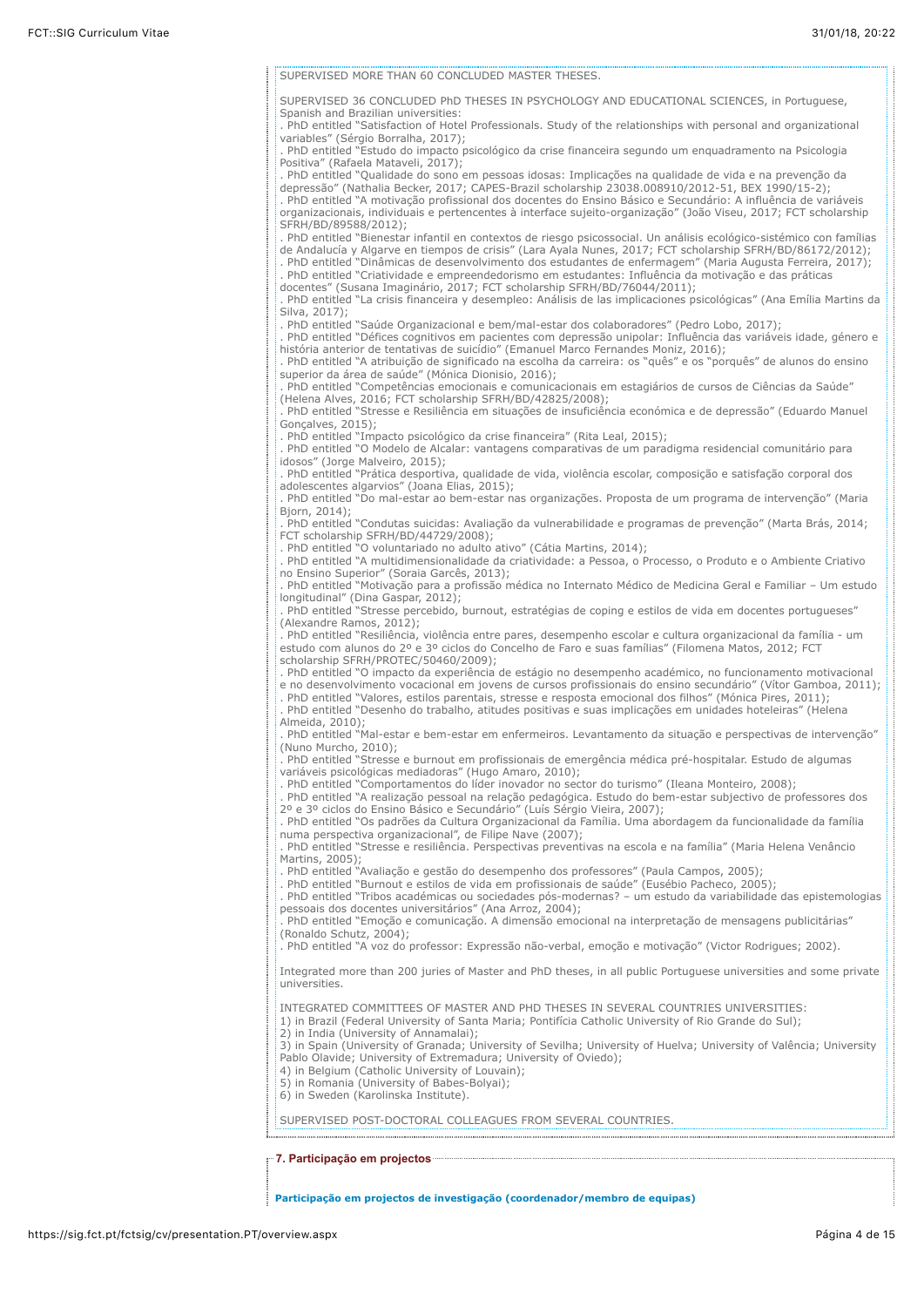Member of the Scientific Board for the FCT attribution of PhD and Postdoctoral fellowships in Psychology, in Portugal (2011, 2012, 2013, 2014 and 2015). At 2013 was the Chair of the Panel.

Member of the Scientific Board for the quality assessment of the Graduations in Psychology, in the Portuguese Universities (2005).

Coordinator of the project number UID/SOC/04020/2013, founded with 225.000€ by FCT. PI of the research project "Motivation and well-being of teachers: An intervention through an online platform" (submitted for funded by FCT). PI in Portugal of the research project "Financial crisis and psychological health" ("Society for Stress and Anxiety

International Research – STAR").

Member of some ongoing national and international sponsored research project teams, namely: . "Impacto del sueño sobre el rendimiento escolar y cognitivo en niños con trastorno por déficit de atención e hiperactividad" (funded by "Convocatoria de Proyectos de Investigación 2014 del Programa Estatal de Investigación, Desarrollo e Innovación Orientada a los Retos de la Sociedad - Spain"; number PSI2014-58046- P).

. "Madeira tourist wellbeing" (ARDITI, 2017-20; Project number M1420-09-5369-FSE-000001).

Director of some ongoing funded Post-Doctoral Projects, namely:

. "Assessment of attitudes, knowledge, risk perceptions and behaviours towards improvements on coastal hazards preparedness and resilience" - Rita Domingues (since 2016; FCT project number SFRH/BPD/108444/2015);

. "Tourist wellbeing in Madeira Island" - Soraia Garcês (since 2017; ARDITI project number M1420-09-5369-FSE-000001).

Member of Scientific Board of "ICSR - Mediterranean Knowledge International Centre for Studies and Research". Member of the External Advisory Board of the "Centre for Studies in Human Development" of Catholic University.

Director of several R&D previous projects, namely:

. "A Motivação para a Profissão Docente" (JNICT - Junta Nacional de Investigação Científica e Tecnológica); . "Programa de investigação-acção para prevenção e resolução de situações de mal-estar docente" (IIE -

Instituto de Inovação Educacional);

. "Programa de investigação-acção para prevenção e resolução de situações de indisciplina dos alunos" (IIE); . "Observatório transfronteiriço on-line para prevenção de toxicodependências no ensino superior: Algarve, Alentejo e Andaluzia" (Intereg II e III);

. "Implementação on-line de programa de desenvolvimento de competências para a promoção do sucesso dos alunos nas universidades do Algarve e da Madeira" (FCG);

. "How to deal with occupational burnout for teachers?" (GRUNDTVIG 1 Programe);

. "Stress and Coping Strategics in Professionals of Education and Health. Effects of a Training Programme" (FCT; PCTI/1999/PSI/36449).

| <b>∵≅8. Prémios e Distinções</b> |                                                                                                                                 |                                                                                                                                 |
|----------------------------------|---------------------------------------------------------------------------------------------------------------------------------|---------------------------------------------------------------------------------------------------------------------------------|
| Ano                              | Prémio ou distinção                                                                                                             | <b>Entidade promotora</b>                                                                                                       |
| 2011                             | Honors Professor in Health<br>Psychology                                                                                        | Metodista University of São Paulo<br>(Brazil)                                                                                   |
| 2011                             | Biographical note in the book<br>"Who's Who in the World" (p.1209) Marquis Who's Who Publications                               | Board                                                                                                                           |
| 2010                             | Best paper presented in the "IV<br>Congress in Work and<br>Organizational Psychology"                                           | Brazilian Association of<br>Organizational and Work Psychology                                                                  |
| 2009                             | Luzo-Brazilian Prize of Research in<br>Health Psychology (Prémio Luso-<br>Brasileiro de Investigação em<br>Psicologia da Saúde) | Scientific Committee of the<br>Portuguese Society of Health<br>Psychology and the Brazilian<br>Association of Health Psychology |
| 2008                             | Premio Iberoamericano a la<br>Excelencia Educativa 2008                                                                         | Consejo Iberoamericano en Honor a<br>la Calidad Educativa (CIHCE)                                                               |
| 2000                             | Merit Medal - Silver                                                                                                            | City Council of Olhão                                                                                                           |
| 1998                             | Personality of the Year 98 -<br>Education                                                                                       | Associação da Imprensa<br>Regionalista do Algarve (AIRA)                                                                        |
| 1996                             | Prémio Rui Grácio de 1996 (Annual<br>prize for the best publication about<br>education in Portugal)                             | Portuguese Society in Educational<br>Sciences (SPCE) and Calouste<br>Gulbenkian Foundation (FCG)                                |
|                                  |                                                                                                                                 |                                                                                                                                 |

## **9. Publications**

**Livros (autor)**

AUTHOR OF MORE THAN 20 SCIENTIFIC BOOKS. Some of them are the follows:

Jesus, S. N., Panagopoulos, T., Silva., J. A., & Noronha, T. (Org.) (2017). Interdisciplinarity in Social and Human Sciences: Prospecting well-being in society. Journal of Spatial and Organizational Dinamics, 5(3).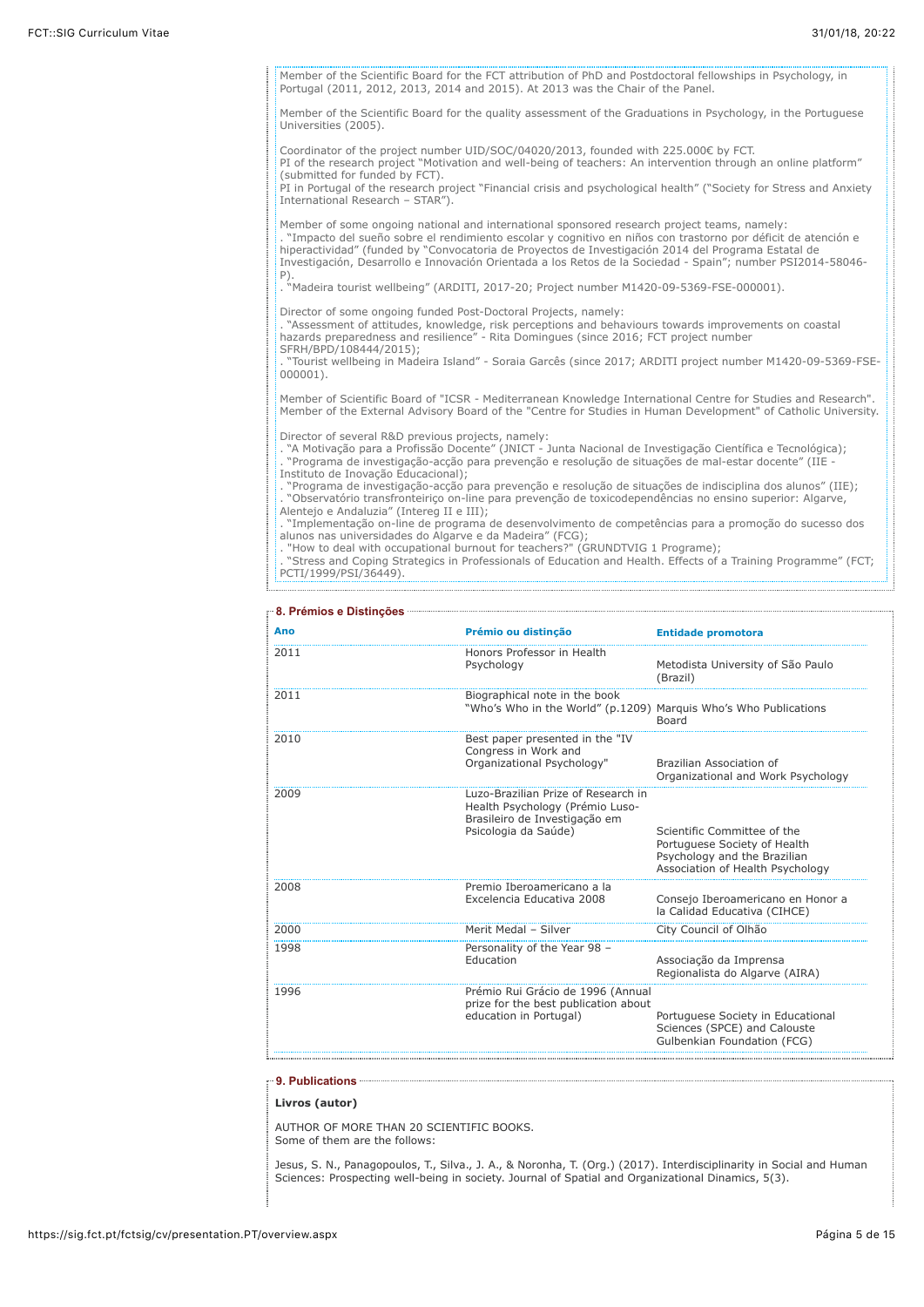Milcu, M., Jesus, S. N., & Tobal, J. (Org.) (2016), Prospecting Interdisciplinarity in Health, Education and Social Sciences: Theory and Practice. Bucharest: Editura Universitara. Doi: 10.5682/9786062805173

Jesus, S. N. & Valle, P. (2016). Proceedings of the International Congress on Interdisciplinarity in Social and Human Sciences. Faro: CIEO.

Jesus, S. N. (2016). Human Behaviors in Spaces and Organizations. Journal of Spatial and Organizational Dinamics, 4(1). Faro: CIEO.

Jesus, S. N., Fragoso, A., & Panagopoulos, T. (2016). Interdisciplinarity in Social and Human Sciences. Journal of Spatial and Organizational Dinamics, 4(3). Faro: CIEO.

Jesus, S. N. & Valle, P. (2015). Tourism and Psychology: interdisciplinary studies. Faro: CIEO – Journal of Spatial and Organizational Dinamics, 4(1). Faro: CIEO.

Milcu, M., Achim, J. & Jesus, S. N. (2014), Individuals, social and work groups, organizations: Modern Researches in Applied Psychology. Bucharest: Editura Universitara. http://dx.doi.org/10.5682/9786062800130

Jesus, S. N. & Tobal, J. (2013). Conference Presentations of the 34th World STAR Conference. Abstracts and Papers. Faro: CIEO-Universidade do Algarve (DVD).

Jesus, S. N., Ribeiro, J. P., Rezende, M., Heleno, M., Buela-Casal, G., & Tobal, J. (2013). Atas do II Congresso Ibero-Americano / III Luso-Brasileiro de Psicologia da Saúde. Faro: CIEO-Universidade do Algarve (DVD).

Cruz, P., Jesus, S. N., & Nunes, C. (2009). Bem-Estar e Qualidade de Vida. Contributos da Psicologia da Saúde. Alcochete: Textiverso.

Nunes, C., & Jesus, S. N. (2009). Temas Actuais em Psicologia. Faro: Universidade do Algarve.

Siqueira, M., Jesus, S. N., & Oliveira, V. (Org.) (2007). Psicologia da Saúde: Teoria e Pesquisa. São Paulo: Universidade Metodista de São Paulo.

Jesus, S. N. (2007). Professor sem stress. Porto Alegre: Editora Mediação.

Leal, I., Ribeiro, L. P., & Jesus, S. N. (Eds.) (2006). Saúde, Bem-Estar e Qualidade de Vida - Actas do 6º Congresso Nacional de Psicologia da Saúde. Lisboa: ISPA Edições.

Jesus, S. N. (2004). Psicologia da Educação. Coimbra: Quarteto Editora.

Jesus, S. N. (2003) (Org.). Psicologia em Portugal: Balanço e Perspectivas. Coimbra: Quarteto Editora.

Jesus, S. N. (2002). Perspectivas para o bem-estar docente. Porto: ASA Editores II.

Jesus, S. N. (2002) (Org.). Pedagogia e Apoio Psicológico no Ensino Superior. Coimbra: Quarteto Editora.

Jesus, S. N., & Martins, M. H. (2000) (Org.). Escola Inclusiva e Apoios Educativos. Porto: ASA Editores II.

Jesus, S. N., Campos, P., Alaiz, V., & Alves, J. M. (2000) (Org.). Trabalho em equipa e gestão escolar. Porto: ASA Editores II.

Jesus, S. N. (2000). Motivação e formação de professores. Coimbra: Quarteto Editora.

Jesus, S. N. (1999; 1999/2ª Ed.; 2001/3ªEd.). Como prevenir e resolver o stress dos professores e a indisciplina dos alunos? Porto: ASA Editores II.

Jesus, S. N. (1998). Bem-estar dos professores. Estratégias para realização e desenvolvimento profissional. Porto: Porto Editora.

Jesus, S. N. (1996). A motivação para a profissão docente. Contributo para a clarificação de situações de malestar docente e para a fundamentação de estratégias de formação de professores. Aveiro: Estante Editora.

Jesus, S. N. (1996; 1997/2ª Ed.; 1999/3ª Ed.; 2000/4ª Ed.; 2003/5ªEd.). Influência do professor sobre os alunos. Porto: Edições ASA.

## **Capítulos de livros**

AUTHOR OF MORE THAN 70 BOOKS CHAPTERS. Some of them are the follow:

Milcu, M., Jesus, S. N., & Tobal, J. (2016). Previous: Looking for our own identity. What's next?. In M. Milcu, S. N. Jesus, & J. Tobal (Eds.), Prospecting interdisciplinarity in health, education and social sciences: Theory and practice (pp. 19-24). Bucareste, Roménia: Editura Universitara. http://dx.doi.org/10.5682/9786062805173

João, K., Becker, N., & Jesus, S. N. (2016). Sleep quality, depression and anxiety: A literature review. In M. Milcu, S. N. Jesus, & J. Tobal (Eds.), Prospecting interdisciplinarity in health, education and social sciences: Theory and practice (pp. 19-24). Bucareste, Roménia: Editura Universitara. http://dx.doi.org/10.5682/9786062805173

Lopez-Nuñez, M. I., Jesus, S. N., Viseu, J., & Santana, S. (2016). Validation to the Spanish population of the Organizational Health Perception Scale. In M. Milcu, S. N. Jesus, & J. Tobal (Eds.), Prospecting interdisciplinarity in health, education and social sciences: Theory and practice (pp. 53-66). Bucareste, Roménia: Editura Universitara. http://dx.doi.org/10.5682/9786062805173

Matavelli, R., Jesus, S. N., Pinto, P., & Viseu, J. (2016). Financial crisis and life satisfaction. In M. Milcu, S. N. Jesus, & J. Tobal (Eds.), Prospecting interdisciplinarity in health, education and social sciences: Theory and practice (pp. 281-292). Bucareste, Roménia: Editura Universitara. http://dx.doi.org/10.5682/9786062805173

Garces, S., Pocinho, M., Jesus, S. N., & Viseu, J. (2016). 4 p's of creativity: A relationship?. In M. Milcu, S. N. Jesus, & J. Tobal (Eds.), Prospecting interdisciplinarity in health, education and social sciences: Theory and practice (pp. 305-312). Bucareste, Roménia: Editura Universitara. http://dx.doi.org/10.5682/9786062805173

Jesus, S. N. (2016). Contributos da Psicologia da Educação para o desenvolvimenro Profissional do Professor.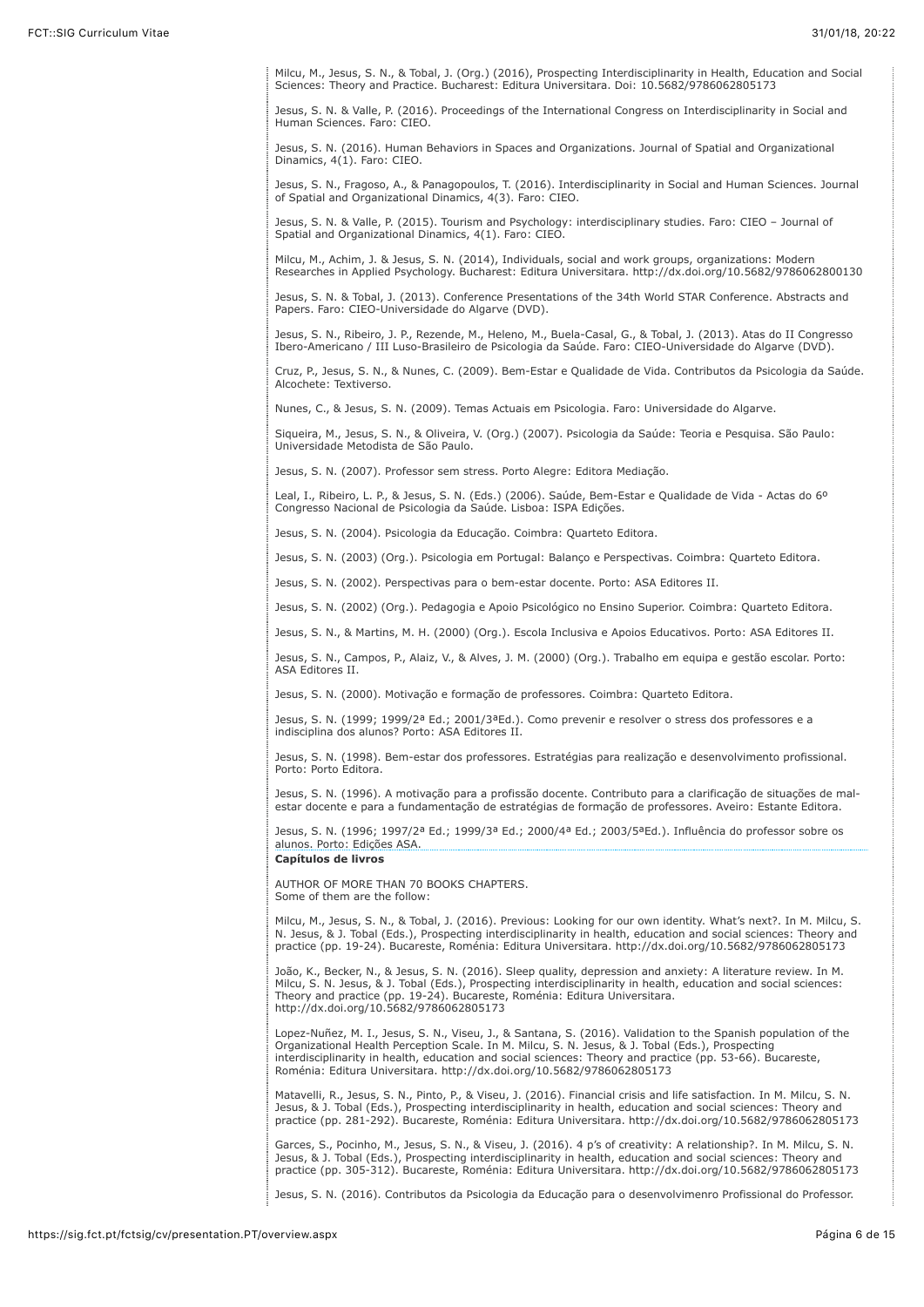In Dias, P.C., Gonçalves, A., Azevedo, A., & Lobo, F. (Orgs.), Novos Desafios, Novas Competências: Contributos Atuais da Psicologia (Cap. 4; pp.61-74). Braga: Axioma. (http://dx.doi.org/10.17990/AXI/2016\_9789726972679\_061)

Viseu, J., & Jesus, S. N. (2016). (Des)motivação dos professores. In F. Veiga (Ed.), Psicologia da Educação. Lisboa: Climepsi Editores.

Jesus, S. N. (2016). Competência e qualidade na atuação. In Sindicato dos Magistrados do Ministério Público (Ed.), X Congresso do Ministério Público (pp. 200-206). Lisboa, Portugal: SMMP.

Jesus, S. N., Viseu, J., Lobo, P., Ramos, A., Branquinho, D., Santos, J., Pereira, J., Borralha, S., & Rus, C. (2016). Validação de uma medida de saúde organizacional para a população portuguesa. In M. J. Chambel (Ed.), Psicologia da Saúde Ocupacional (pp. 51-69). Lisboa: Editora Pactor.

Garcês, S., Pocinho, M., Jesus, S. N., & Viseu, J. (2015). Creative environment and vocational types. In M. Milcu, M. G. Matos & I. P. Vasilescu (Eds.), Advanced Research in Health, Education and Social Sciences: Towards a better practice (p.385-390). Bucharest: Editura Universitara. (doi: 10.5682/9786062803797)

Marguilho, R., Jesus, S. N., Viseu, J., Domingues, R., Becker, N., Matavelli, R., Quevedo, R., & Buela-Casal, G. (2015). Sleep and Creativity: A literature review. In M. Milcu, M. G. Matos & I. P. Vasilescu (Eds.), Advanced Research in Health, Education and Social Sciences: Towards a better practice (p.131-140). Bucharest: Editura Universitara. (doi: 10.5682/9786062803797)

Becker, N., Jesus, S. N., Marguilho, R., Viseu, J., Rio, K., & Buela-Casal, G. (2015). Sleep quality and stress: a literature review. In M. Milcu, M. G. Matos & I. P. Vasilescu (Eds.), Advanced Research in Health, Education and Social Sciences: Towards a better practice (p.385-390). Bucharest: Editura Universitara. (doi: 10.5682/9786062803797)

Murcho, N., Jesus, S. N., & Pacheco, E. (2015). Estudo dos profissionais de enfermagem no âmbito da Psicologia da Saúde. In M. M. Vizzotto & J. C. Souza (Eds.), Psicologia Clínica & Saúde: confluência entre áreas do conhecimento (pp. 277-286). São Paulo: Editora Metodista.

Martins, C., Silva, J.T., & Jesus, S.N. (2015). O voluntariado e a satisfação com a vida: um estudo exploratório com estudantes universitários. In L. Mata, M.A. Martins, V. Monteiro, J. Morgado, F. Peixoto, A.C. Silva, & J. C. Silva (Eds). Diversidade e Educação: Desafios atuais, (pp. 54-68). Lisboa: ISPA, Instituto Universitário.

Murcho, N., Pacheco, E., & Jesus, S. N. (2014). Burnout and common mental disorders in nurses: propose of an explicative model based on a path analysis. In M. Milcu, R. Wubbolding & I. Testoni (Eds.), Modern Researches in Health, Education and Social Sciences (pp. 117-126). Bucharest: Editura Universitara. http://dx.doi.org/ 10.5682/9786062801533 (ISBN: 978-606-28-0153-3)

Almeida-Rocha, T., Peixoto, F., & Jesus, S. N. (2014). Measuring aesthetic development. In M. Milcu, R. Wubbolding & I. Testoni (Eds.), Modern Researches in Health, Education and Social Sciences (pp. 269-278). Bucharest: Editura Universitara. http://dx.doi.org/ 10.5682/9786062801533 (ISBN: 978-606-28-0153-3)

Marguilho, R., Jesus, S. N., Viseu, J., Domingues, R., Quevedo-Blasco, R., & Buela-Casal, G. (2014). Sleep and creativity: a bibliometric study. In M. Milcu, R. Wubbolding & I. Testoni (Eds.), Modern Researches in Health, Education and Social Sciences (pp. 291-298). Bucharest: Editura Universitara. http://dx.doi.org/ 10.5682/9786062801533

Marguilho, R., Jesus, S. N., Viseu, J., Rus, C., & Brandolin, N. (2014). Sleep and Creativity: A quantitative review. In M. Milcu, H. Krall, & P. Dan (Eds.), Prospecting interdisciplinarity in health, education and social sciences (pp. 117-126). Bucharest: Editura Universitara.

Murcho, N., Jesus, S. N., & Pacheco, E. (2014). Resilience factors in nurses. In M. Milcu, J. Achim & S. N. Jesus (Eds.), Individuals, social and work groups, organizations: Modern Researches in Applied Psychology (pp. 169- 180). Bucharest: Editura Universitara.

Leal, R., Viseu, J., Jesus, S. N., Paixão, O., & Greenglass, E. (2014). Economic stressors and symptoms of psychological distress: Data from a Portuguese sample. In K. Kaniasty, K. Moore, S. Howard & P. Buchwald (Eds.), Stress and Anxiety: Applications to Social and Environmental Threats, Psychological Well-Being, Occupational Challenges, and Developmental Psychology (pp. 17-23). Berlin: Logos Verlag.

Pires, M. T., Hipólito, J., & Jesus, S. N. (2014). Children´s Stress Symptoms: A Between-Group Comparison. In K. Kaniasty, K. Moore, S. Howard & P. Buchwald (Eds.), Stress and Anxiety: Applications to Social and Environmental Threats, Psychological Well-Being, Occupational Challenges, and Developmental Psychology (pp. 271-281). Berlin: Logos Verlag.

Viseu, J., & Jesus, S. N. (2014). Um estudo sobre a reputação, satisfação e motivação em contexto organizacional: Um caso do setor público. In J. Gomes & F. Cesário (Eds.), Investigação em Gestão de Recursos Humanos: Um guia de boas práticas (pp. 71-83). Lisboa: Escolar Editora.

Jesus, S. N., & Rus, C. (2013). The impact of a stress management programo n teachers' and psysicians' irrational beliefs after one year. In K. Moore, K. Kaniasty, P. Buchwald & A. Sesé (Eds.), Stress and Anxiety. Applications to health and well-being, work stressors and assessment (pp. 143-149). Berlin: Logos Verlag.

Murcho, N., & Jesus, S. N. (2013). Absenteísmo no trabalho. In M. Siqueira (Eds.), Medidas de comportamento organizacional: Ferramentas de diagnóstico e de gestão 2 (pp. 15-24). Porto Alegre: ARTMED.

Jesus, S. N., Lobo, P., Martinho, J., Cara-Linda, I., Leal, R., Sampaio, A., Stobaus, C. & Mosquera, J. (2012). Impato da formação sobre a motivação e o bem-estar docente. Estudos realizados com professores em Portugal e no Brasil. In F. Rebolo, L. Teixeira & M. Perrelli (Eds.), Docência em questão: discutindo trabalho e formação (pp. 91-108). São Paulo: Editora Mercado das Letras.

Jesus, S. N. (2012). Intervenções para promover a motivação e o bem-estar. In M. Rezende (Eds.), Psicologia e Promoção de Saúde em Cenários Contemporâneos (Cap. 7; pp. 157-174). São Paulo: Vetor Editora Psico-Pedagógica e ABPSA.

Jesus, S. N., Vieira, L., Santos, J., Ferreira, J., & Santos, E. (2011). Psicologia Positiva e Psicologia da Saúde: Contributos para o estudo do bem-estar. In C. Teixeira (Org.), Comportamento e Saúde (pp.31-46). Lisboa: Edições ISPA.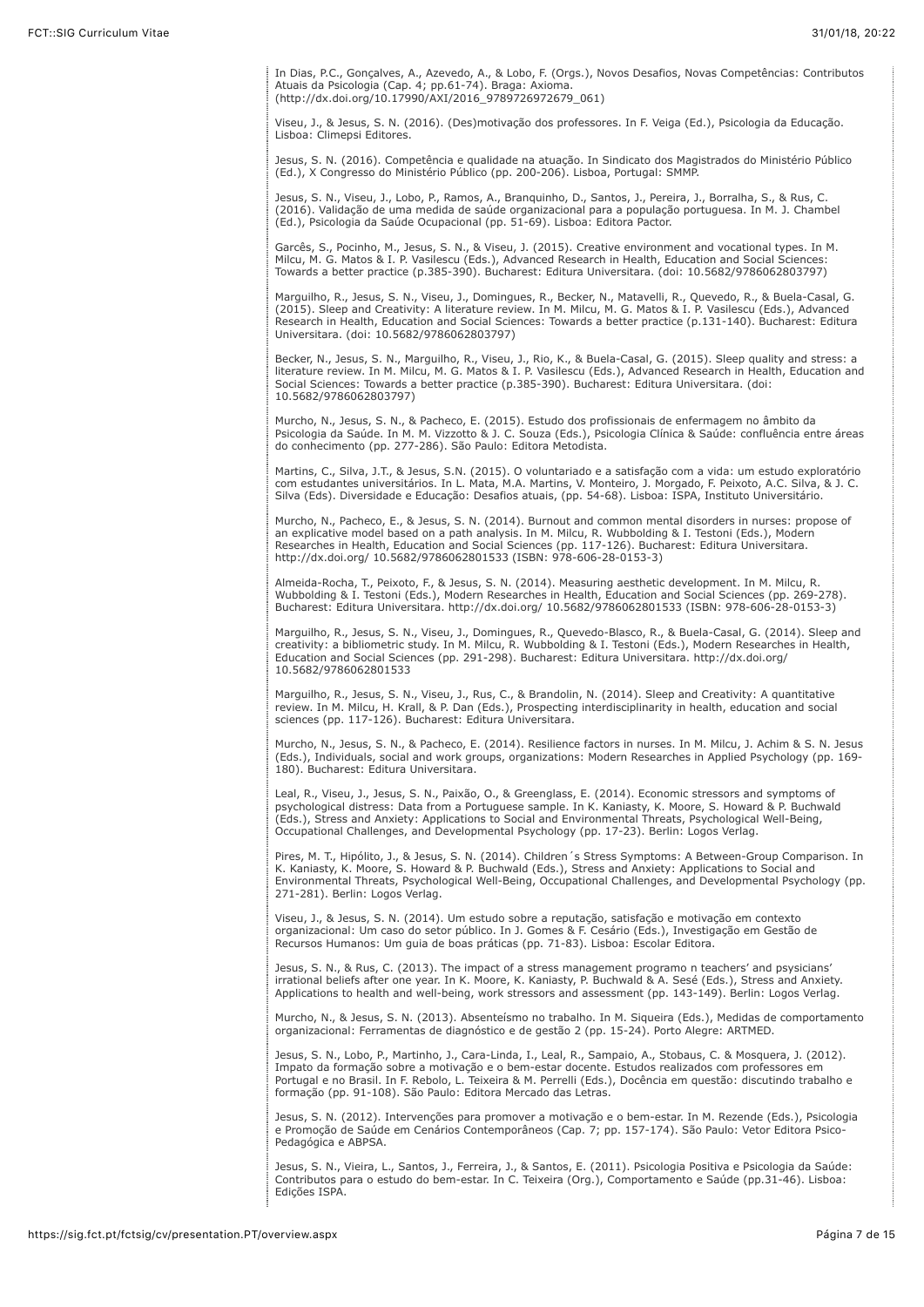Jesus, S. N., & Rus, C. (2011). Stress and creativity related to artistic production: A quantitative review. In M. Milcu (Eds.), Modern Research in Psychology: Trends and Prospects (pp. 143-151). Sibiu: Editura Universitara.

Rus, C., & Jesus, S. N. (2010). Psychological capital in organizational context: A meta-analytic study. In M. Milcu (Eds.), Modern Psychology Research: Quantitative research vs. Qualitative research? (pp. 142-151). Sibiu: Editura Universitara.

Jesus, S. N. (2010). Teacher stress management by training motivation and skills – A resume. In P. Buchwald & K. Moore (Eds.), Stress and Anxiety. Applications to Education and Health (pp. 55-60). Berlin: Logos Verlag.

Jesus, S. N., & Rezende, M. (2009). Saúde e Bem-Estar. In P. Cruz, S. N. Jesus & C. Nunes (Coord.), Bem-Estar e Qualidade de Vida. Contributos da Psicologia da Saúde (pp.11-29). Alcochete: Textiverso.

Jesus, S. N., Vieira, L., Almeida, H., Santos, J., Gomes, A., Martins, C. (2009). Modelo integrativo de teorias cognitivistas da motivação. Uma investigação realizada com professores. In C. Nunes & S. N. Jesus (Coord.). Temas Actuais em Psicologia (pp. 27-59). Faro: Universidade do Algarve.

Pacheco, E., & Jesus, S. N. (2009). Burnout and lifestyles in health professionals. In P. Buchwald & K. Moore (Eds.), Stress and Anxiety – Application to Adolescence, Job Stress, and Health (pp.111-118). Berlin: Logos Verlag.

Jesus, S. N., & Bittencourt, N. (2008). Promoção do bem-estar docente no ensino superior. Estudo piloto sobre contribuições da formação pedagógica. In S. Cassiani, D. Carvalho, M. Souza & A. Costa (Eds.), Lugares, sujeitos e conhecimentos. A prática docente universitária (pp.75-90). Florianópolis: Editora da UFSC.

Jesus, S. N. (2007). A avaliação dos professores como processo de desenvolvimento pessoal e profissional. In M. Melo (Org.), Avaliação na Educação (pp.209-216). Pinhais: Editora Melo.

Pacheco, J. E., & Jesus, S. N. (2007). Burnout, coping e estilos de vida em profissionais de saúde. In Siqueira, M., Jesus, S. N., & Oliveira, V. (Org.), Psicologia da Saúde: Teoria e Pesquisa (pp.25-40). São Paulo: Universidade Metodista de São Paulo.

Martins, M. H., & Jesus, S. N. (2007). Factores de resiliência e bem-estar: Compreender e actuar para resistir. In Siqueira, M., Jesus, S. N., & Oliveira, V. (Org.), Psicologia da Saúde: Teoria e Pesquisa (pp.85-114). São Paulo: Universidade Metodista de São Paulo.

Almeida, H., Faísca, L., & Jesus, S. N. (2007). Estudo da validação da implicação afectiva, instrumental e normativa – Um estudo confirmatório do instrumento. In A. Caetano, M. Garrido, S. Batel, & A. Martins (Org.), Percursos de Investigação em Psicologia Social e Organizacional (pp.193-211). Lisboa: Editora Colibri.

Jesus, S. N. (2006). Bem-estar em Psicologia da Saúde. In I. Leal (Eds.), Psicologia da Saúde em Portugal (pp.81-97). Coimbra: Quarteto Editora.

Jesus, S. N. (2005). Bem-estar docente. Perspectivas para superar o mal-estar dos professores. In A. L. Silva & A. M. Pinto (Eds.), Stress e bem-estar (pp.167-184). Lisboa: Climepsi Editores.

Jesus, S. N. (2003). La motivación de los profesores. Revisión de la literatura. In D. García-Villamisar & T. Freixas (Eds.), El estrés del profesorado (pp.116-139). Valência: Promolibro.

Lens, W., & Jesus, S. N. (1999). A psycho-social interpretation of teacher stress and burnout. In R. Vandenberg & M. Huberman (Eds.), Understanding and preventing teacher burnout: a sourcebook of international research and practice (pp.192-201). Cambridge: Cambridge University Press.

## **Artigos em revistas de circulação internacional com arbitragem científica**

PUBLISHED MORE THAN 150 PAPERS IN PEER REVIEW INTERNATIONAL SCIENTIFIC JOURNALS (in Portuguese, English, French, Spanish, Slovene, Romanian, and Russian).

Some of them are the follow:

1) SOME OF THE LAST YEARS PUBLICATIONS (AFTER 2013, MORE THAN 40 ISI OR SCOPUS PUBLICATIONS):

Ayala-Nunes, L., Jiménez, L., Hidalgo, V., Nunes, C., & Jesus, S. N. (in press). An ecological model of well-being in child welfare referred children. Social Indicators Research, … (Q1)

Becker, N., Jesus, S. N., Viseu, J., Stobaus, C., Guerreiro, M., & Domingues, R. (in press). Depression and Quality of Life in Older Adults: effect of sleep quality mediation. International Journal of Clinical and Health Psychology, … (Q2)

Becker, N., Martins, R., Jesus, S. N., Chiodelli, R., & Rieberc, S. (2017). Sleep health assessment: A scale validation. Psychiatry Research, 259, 51-55. http://dx.doi.org/10.1016/j.psychres.2017.10.014 (Q2)

João, K., Becker, N., Jesus, S. N., & Martins, R. (2017). Validation of the Portuguese version of the Pittsburgh Sleep Quality Index (PSQI-PT). Psychiatry Research, 247, 225-229. http://dx.doi.org/10.1016/j.psychres.2016.11.042 (Q2)

Becker, N., Jesus, S. N., João, K., Viseu, J., & Martins, R. (2017). Depression and sleep quality in older adults: A meta-analysis. Psychology, Health and Medicine, 22(8), 889-895 http://dx.doi.org/10.1080/13548506.2016.1274042 (Q2)

Brás, M., Jesus, S. N., & Carmo, C. (2017). Estudo das propriedades psicométricas do Inventário de Reconhecimento de Sinais de Alerta para Atos Suicidas Revista Iberoamericana de Diagnóstico y Evaluación Psicológica, 43(1), 89-105. https://doi.org/10.21865/RIDEP43\_89 (Q3)

Imaginário, S., Cristo, E., Jesus, S. N., & Morais, M. F. (2017). A criação e gestão de miniempresas na sala de aula: Opiniões dos alunos e professores participantes do programa empreender na escola. Avances en Psicologia Latinoamerica, 35(1), 23-43. http://dx.doi.org/10.12804/revistas.urosario.edu.co/apl/a.3710 (Q3)

Becker, N., & Jesus, S. N. (2017). Adaptation of a 3-factor model for the Pittsburg Sleep Quality Index in Portuguese older adults. Psychiatry Research, 251, 298-303. http://dx.doi.org/10.1016/j.psychres.2017.02.033 (Q2)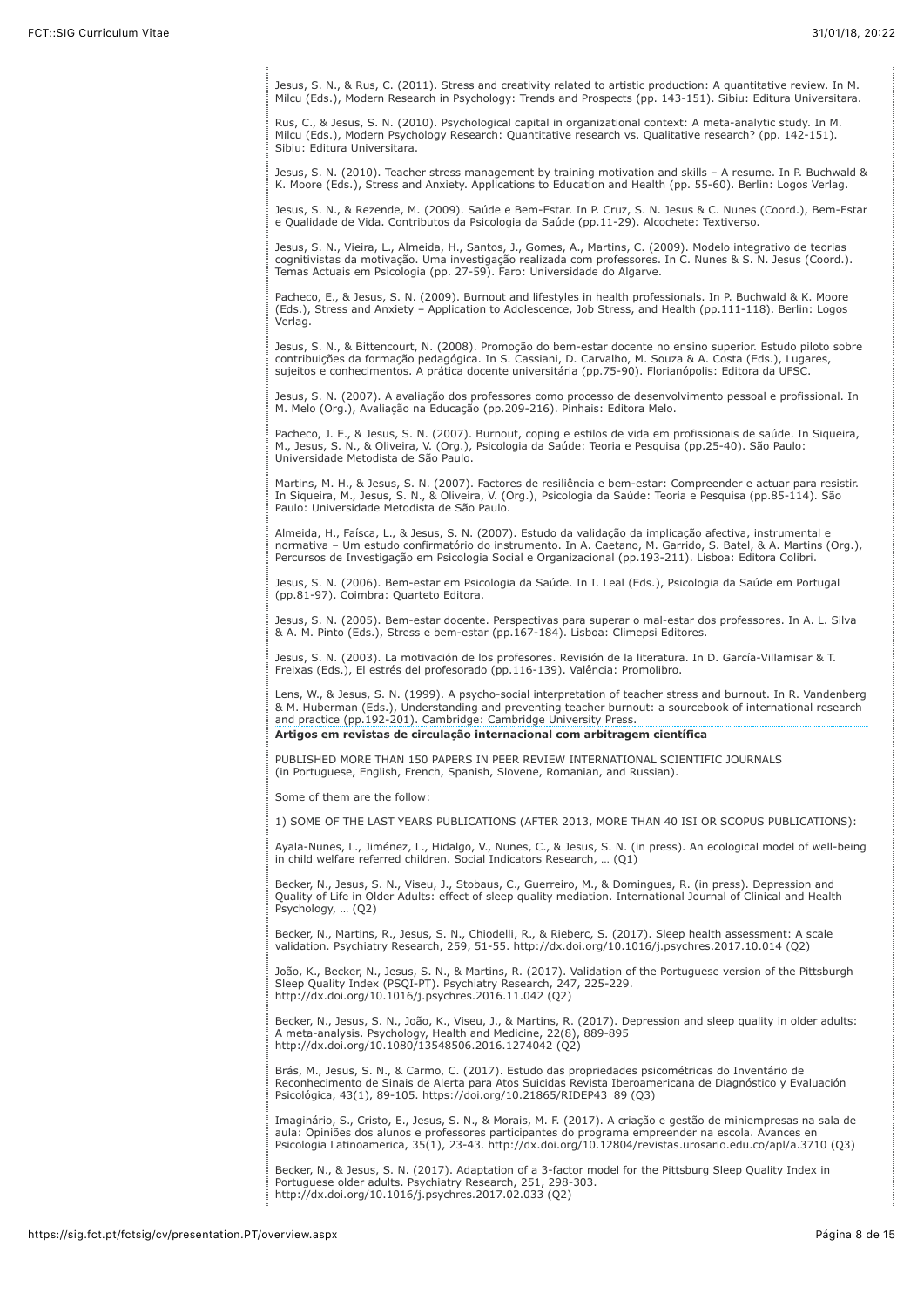Pechorro, P., Jesus, S. N., Gonçalves, R., & Ray, J. (2017). The Inventory of Callous-Unemotional Traits: Psychometric properties among referred and non-referred Portuguese female juveniles. International Journal of Law and Psychiatry, … http://dx.doi.org/10.1016/j.ijlp.2017.05.002 (Q1)

Pechorro, P., Pascoal, P., Pereira, N., Poiares, C., & Jesus, S. N. (2017). Validation of the Portuguese version of the female sexual function índex-6. Revista Internacional de Andrología: Salud sexual y reproductiva, 15(1), 8- 14. http://dx.doi.org/10.1016/j.androl.2016.06.001 (Q3)

Pechorro, P., Oliveira, J., Gonçalves, R., & Jesus, S. (2017). Psychometric properties of a short version of the Barratt Impulsiveness Scale – 11 among Portuguese adolescents. Revista Iberoamericana de Diagnóstico y Evaluación Psicológica, ... (Q3)

Lopez-Nuñez, M. I., Jesus, S. N., & Viseu, J. (2017). Capital psicológico de los trabajadores españoles: Análisis factorial confirmatorio del PCQ-12. Revista Iberoamericana de Diagnóstico y Evaluación Psicológica, ... (Q3)

Mendes, A., Dohms, K., Jesus, S. N., Santos, B., Stobaus, C., & Mosquera, J. (2017). From Malaise to Welfare in Teaching: Elements for Teachers Education. Creative Education, 8(08), 1193. doi: 10.4236/ce.2017.88085

Ayala-Nunes, L., Jiménez, L., Jesus, S. N., & Hidalgo, V. (2017). Social support, economic hardship and psychological distress in Spanish and Portuguese at-risk families. Journal of Child and Family Studies, … doi: 10.1007/s10826-017-0863-9 (Q1)

Malveiro, J., Jesus, S. N., & Rego, R. (2017). The Alcalar Study: A quality of life comparative study of institutionalized elderly. Journal of Spatial and Organizational Dinamics, 5(3), 239-263.

Domingues, R., Costas, S., Jesus, S. N., & Ferreira, Ó. (2017). Sense of Place, Risk Perceptions and Preparedness of a Coastal Population at Risk (Faro Beach, Portugal): A Qualitative Content Analysis. Journal of Spatial and Organizational Dinamics, 5(3), 163-175.

Gonçalves, E., Moniz, M., & Jesus, S. (2016). Assessment of Stress Cognitive Control and Executive Function with Stress Control Rating Scale (ECOSTRESS) and Low Resolution Brain Electromagnetic Tomography (LORETA) (In Portuguese People in Situations of Unemployment and Economic Insufficiency). Open Journal of Psychiatry (OJPSYCH), 6, 158-164. http://dx.doi.org/10.4236/ojpsych.2016.62019

Brás, M., Jesus, S. N., & Carmo, C. (2016). Fatores psicológicos de risco e protetores associados à ideação suicida em adolescentes. Psicologia, Saúde & Doenças, 17(2), 132-149. http://dx.doi.org/10.15309/16psd170203

Borralha, S., Jesus, S. N., Valle, P., & Viseu, J. (2016). Hotel employees: A systematic review of the literature. Tourism and Management Studies, 12(1), 120-124.

Moniz, M., Jesus, S. N., Gonçalves, E., Viseu, J., & Moreira, S. (2016). Portuguese version of Go/NoGo Task: Influence of age in attention and response inhibition reaction time. Psychology. 7, 254–257. doi:10.4236/psych.2016.72027

Moniz, M., Jesus, S. N., Gonçalves, E., Viseu, J., Baptista, A., & Pacheco, A. (2016). Computerized Victoria Stroop Test?in Adult Unipolar Depressed Patients and Healthy Subjects: Influence of Age and Gender. Psychology, 7, 1-5. http://dx.doi.org/10.4236/psych.2016.71001

Moniz, M., Jesus, S. N., Viseu, J., Gonçalves, E., Moreira, S., & Pacheco, A. (2016). Executive Dysfunction in Non-Psychotic Unipolar Depressed Patients: Assessement by the Wisconsin (Berg) Card Sorting Test. International Journal of Psychological Studies, 8(1), 112-118. http://dx.doi.org/10.5539/ijps.v8n1p112

Moniz, M., Jesus, S. N., Viseu, J., Gonçalves, E., Pacheco, A., & Baptista, A. S. (2016). Planning Dysfunction in Non-Psychotic Unipolar Depressed Patients: Assessement by a Computerized Version of the Tower of London Task. International Journal of Psychological Studies, 8(1), 119-124. http://dx.doi.org/10.5539/ijps.v8n1p112

Garcês, S., Pocinho, M., Jesus, S. N., & Viseu, J. (2016). The impact of creative environment on the creative person, process, and product. Avaliação Psicológica, 15(2), 169-176. doi: 10.15689/ap.2016.1502.05

Becker, N., João, K., Jesus, S. N., Bonança, J., & Martins, R. (2016). Perspectives from Positive Psychology in Older Adults: Brief Literature Review. Journal of Spatial and Organizational Dinamics, 4(1), 21-29.

Almeida, C., Silva, D., Nogueira, D., Fernandes, C., Jesus, S. N., & Salgado, J. (2016). Emotional regulation and psychotherapy: adaptation and elaboration of an application manual of the observer measure of affect regulation (O-MAR). Journal of Spatial and Organizational Dinamics, 4(1), 30-55.

Malveiro, J., Jesus, S. N., & Rego, R. (2016). The Alcalar Model, a Quality of Life Perception: A Comparative Study of Institutionalized Elderly People. Journal of Spatial and Organizational Dinamics, 4(1), 56-80.

Ayala-Nunes, L., García, M., Jiménez, L., J., & Jesus, S. N. (2016). Psychosocial profile of spanish and portuguese family preservation users: an analysis of needs and intervention clues. Journal of Spatial and Organizational Dinamics, 4(1), 81-101.

Imaginário, S., Cristo, E., Jesus, S. N., & Morais, F. (2016). Entrepreneurship Education: Economic Analysis of an Entrepreneurial Training Program based on Pupil Enterprises in Portugal. Journal of Spatial and Organizational Dinamics, 4(1), 102-114.

Borralha, S., Jesus, S. N., & Valle, P. (2016). Job satisfaction in hotel employees: A systematic literature review. Journal of Spatial and Organizational Dinamics, 4(1), 4-20.

Ayala-Nunes, L., Jiménez, L., Hidalgo, V., Dekovic, M., & Jesus, S. N. (2016). Development and validation of the Family Feedback on Child Welfare Services Questionnaire (FF-CWS). Research on Social Work Practice, 1, ... (doi: 10.1177/1049731516642842) (Q1)

Moniz, M., Jesus, S. N., Pacheco, A., Gonçalves, E., & Viseu, J. (2016). Computerized Finger Tapping Task in Adult Unipolar Depressed Patients and Healthy Subjects: Influence of Age, Gender, Education, and Hand Dominance. Review of European Studies, 8(4), 1-10. doi: 10.5539/res.v8n4p1 (Q2)

João, K., Becker, N., Jesus, S. N., & Martins, R. (2017). Validation of the Portuguese version of the Pittsburgh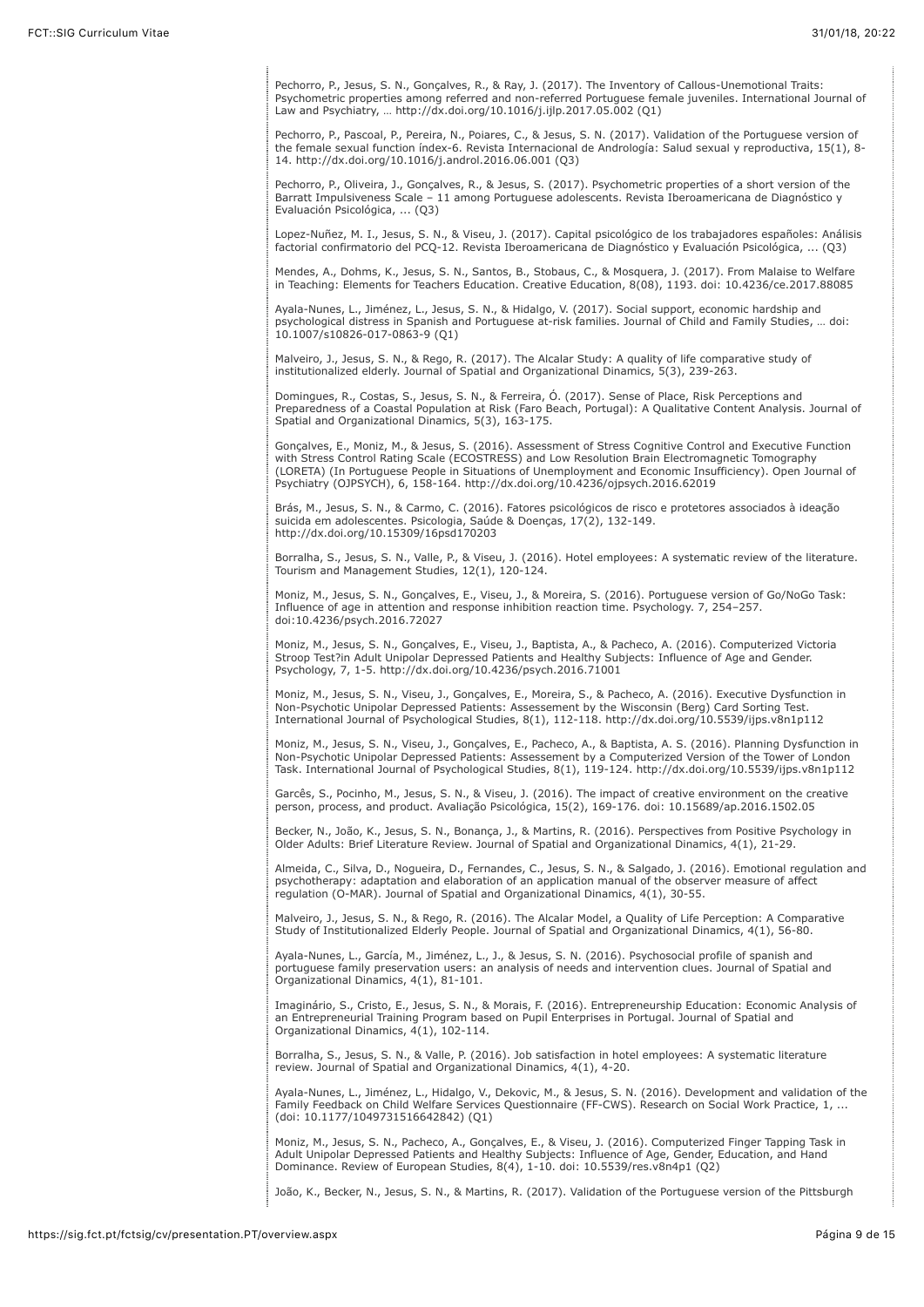Sleep Quality Index (PSQI-PT). Psychiatry Research, 247, 225-229. http://dx.doi.org/10.1016/j.psychres.2016.11.042 (Q2)

Becker, N., Jesus, S. N., João, K., Viseu, J., & Martins, R. (2017). Depression and sleep quality in older adults: A meta- analysis. Psychology, Health and Medicine, 22(8), 889-895. http://dx.doi.org/10.1080/13548506.2016.1274042 (Q2)

Gamboa, V., Paixão, P., Jesus, S. N., Paixão, O. (2016). Career plans and internship quality among VET students. British Journal of Guidance and Counselling, … (Q3)

Viseu, J., Jesus, S. N., Rus, C., & Canavarro, J. (2016). Teacher motivation, work satisfaction, and positive psychological capital: A literature review. Electronic Journal of Research in Educational Psychology, 14 (2), 439- 461. doi: 10.14204/ejrep.39.15102 (Q3)

Pechorro, P., Pascoal, P., Jesus, S. N., Almeida, A., Figueiredo, C., & Vieira, R. (2016). Propriedades psicométricas da versão portuguesa da Nova Escala de Satisfação Sexual – versão curta. Revista Internacional de Andrología: Salud sexual y reproductiva, 14, 94-100. (http://dx.doi.org/10.1016/j.androl.2016.04.006)  $(03)$ 

Pechorro, P., Pascoal, P., Pereira, N., Poiares, C., Jesus, S. N., & Vieira, R. (2016). Validação da versão portuguesa do Índice de Funcionamento Sexual Feminino-6. Revista Internacional de Andrología: Salud sexual y reproductiva, 15, 8-14. (http://dx.doi.org/10.1016/j.androl.2016.06.001) (Q3)

Viseu, J., Jesus, S. N., Rus, C., & Canavarro, J. (2016). Relationship between teacher motivation and organizational variables: a literature review. Paidéia, 26(63), 111-120. doi:10.1590/1982-43272663201613  $(04)$ 

Moniz, M., Jesus, S. N., Gonçalves, E., Pacheco, A., & Viseu, J. (2016). Decision-making?in adult unipolar depressed patients and healthy subjects:?significant differences in Net Score and in non-traditional?alternative measures. Neuropsychological Trends, 19, 7-15. doi: 10.7358/neur-2016-019-moni (Q4)

Jesus, S. N., Leal, R., Viseu, J., Valle, P., Matavelli, R., Pereira, J., & Greenglass, E. (2016). Coping as a moderator of the influence of economic stressors on psychological health. Análise Psicológica, 34(4), 365-376. doi: 10.14417/ap.1122 (Q4)

Viseu, J., Jesus, S. N., Leal, R., Valle, P., Santos, J., Matavelli, R., & Greenglass, E. (2015). The economic recession and mental health: Analysis of the Portuguese situation. Psicologia, Saúde & Doenças, 16, 174-186. doi: 10.15309/15psd160204

Pechorro, P., Figueiredo, C., Almeida, A., Pascoal, P., Maroco, J., & Jesus, S. N. (2015). Adaptação portuguesa da Escala de Aborrecimento Sexual (SBS). Revista Internacional de Andrología: Salud sexual y reproductiva, 13(3), 86-91. (http://dx.doi.org/10.1016/j.androl.2014.11.002) (IF=0.220)

Pechorro, P., Pascoal, P., Figueiredo, C., Almeida, A., Vieira, R., & Jesus, S. N. (2015). Validação portuguesa da Escala de Busca de Sensações Sexuais. Revista Internacional de Andrología: Salud sexual y reproductiva, 13(4), 125-130 (http://dx.doi.org/10.1016/j.androl.2014.11.003) (IF=0.220)

Pechorro, P., Almeida, A., Figueiredo, C., Pascoal, P., Vieira, R., & Jesus, S. N. (2015). Validação portuguesa da Nova Escala de Satisfação Sexual. Revista Internacional de Andrología: Salud sexual y reproductiva., 13, 47- 53. (http://dx.doi.org/10.1016/j.androl.2014.10.003) (IF=0.220)

Viseu, J., Jesus, S. N., Quevedo-Blasco, R., Rus, C., & Canavarro, J. (2015). Motivação docente: estudo bibliométrico da relação com variáveis individuais, organizacionais e atitudes laborais. Revista Latinoamericana de Psicología (RLP), 47(1), 58-65. http://dx.doi.org/10.1016/S0120-0534(15)30007-8 (IF=0.640)

Matos, F., Martins, H., Jesus, S. N., & Viseu, J. (2015). Prevenção da violência através da resiliência dos alunos. Psicologia, Saúde & Doenças, 16(1), 35-43. http://dx.doi.org/10.15309/15psd160105 (IF=0.054)

Morais, M. F., Jesus, S. N., Azevedo, I., Araújo, A., & Viseu, J. (2015). Intervention Program on Adolescent's Creativity Representations and Academic Motivation. Paidéia, 25(62), 289-297. doi:10.1590/1982- 43272562201502 (IF=0,146)

Lettnin, C., Dohms, K., Mendes, A., Stobaus, C., Mosquera, J., & Jesus, S. N. (2015). Evaluating self-esteem levels of Brazilian and Portuguese adolescents. Psychology, 6, 314-322, http://dx.doi.org/10.4236/psych.2015.64032

Viseu, J., Rus, C., & Jesus, S. N. (2015). How do organizational justice and health influence teachers' work engagement? The mediating role of positive psychological capital and job satisfaction. European Health Psychologist, 17(4), 165-173.

Moura, D., Orgambídez-Ramos, A., & Jesus, S. N. (2015). Psychological Empowerment and Work Engagement as predictors of Work Satisfaction: A sample of Hotel Employees. Journal of Spatial and Organizational Dinamics. Discussion Papers, 3(2), 125-134.

Malveiro, J., Jesus, S. N., Viseu, J., Pechorro, P., Pinto, A., Pacheco, E., Serrano, M., & Rodríguez, J. (2015). Proyecto "Tú decides": Prevención de la conducción bajo efectos del alcohol durante festivales académicos. Enfermería Clínica, 25, 305-311. http://dx.doi.org/10.1016/j.enfcli.2015.07.005 (IF=0.220).

Gonçalves, E., & Jesus, S. (2015). Stress, Executive Function, Resilience and Quality of Life in Portuguese Subjects in Situations of?Economic Insufficiency and Unemployment. Open Journal of Psychiatry (OJPSYCH), 5, 350-361. http://dx.doi.org/10.4236/ojpsych.2015.54040

Gonçalves, E., & Jesus, S. (2015). Vulnerability and resilience to stress and immune and neuroendocrine function in Portuguese subjects with psychic anomaly (anxiety and depression). Open Journal of Psychiatry (OJPSYCH), 5, 362-373. http://dx.doi.org/10.4236/ojpsych.2015.54041

Gonçalves, E., Moniz, M., & Jesus, S. (2015). Mental and Cardiovascular Health of Portuguese Subjects in a Situation of Economic Insufficiency. Open Journal of Psychiatry (OJPSYCH), 5, 374-385. http://dx.doi.org/10.4236/ojpsych.2015.54042

Garcês, S., Pocinho, M., Jesus, S. N., Viseu, J., Imaginário, S., & Wechsler, S. (2015). Estudo de validação da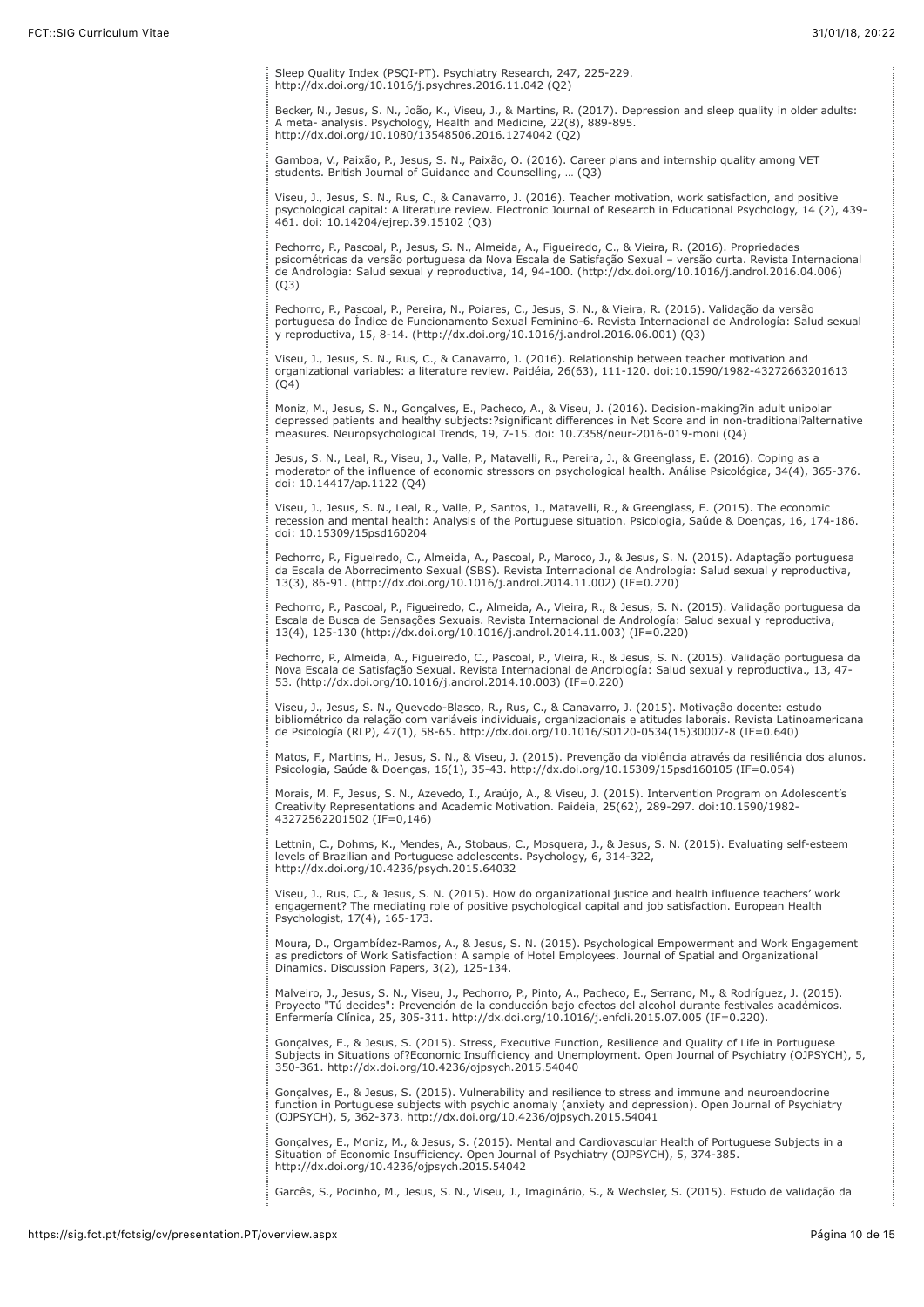Escala de Personalidade Criativa. Revista Iberoamericana de Diagnóstico y Evaluación Psicológica, 40(2), 17-24  $(IF=0.19)$ 

Gamboa, V., Paixão, P., Jesus, S. N. (2014). Vocational Profiles and Internship quality among Portuguese VET Students. International Journal for Educational and Vocational Guidance, 14(2), 5-19. http://dx.doi.org/10.1007/s10775-014-9268-0 (IF=0.852)

Ayala, L., Hidalgo, M. V., Jiménez, L., & Jesus, S. N. (2014). Family feedback in Child Welfare Services: A systematic review of measures. Children and Youth Services Review, 44, 299-306. http://dx.doi.org/10.1016/j.childyouth.2014.07.004 (IF=1.006)

Pechorro, P., Gonçalves, R., Maroco, J., Nunes, C., & Jesus, S. N. (2014). Age of crime onset and psychopathic traits in female juvenile delinquents. International Journal of Offender Therapy and Comparative Criminology, 58(9), 1101-1119. http://dx.doi.org/10.1177/0306624X13489864 (IF=1.056)

Pechorro, P., Poiares, C., Barroso, R., Nunes, C., & Jesus, S. N. (2014). Examining ethnic differences in selfreported psychopathic traits among Portuguese male juvenile offenders. International Journal of Offender Therapy and Comparative Criminology, 59(1), 68-84. http://dx.doi.org/10.1177/0306624X13502942  $(IF=1.056)$ 

Pechorro, P., Nunes, C., & Jesus, S. N. (2014). Psychopathic traits and ethnicity in female youths. Australian and New Zealand Journal of Criminology, 47(2), 223-239. http://dx.doi.org/10.1177/0004865813503840  $(IF=0.796)$ 

Pechorro, P., Poiares, C., Vieira, R., Maroco, J., Nunes, C., & Jesus, S. N. (2014). Psychological and behavioral adjustment in female youths with high or low psychopathic traits. International Journal of Law and Psychiatry, 37(6), 619-627. http://dx.doi.org/10.1016/j.ijlp.2014.02.036 (IF=1.193)

Gamboa, V., Paixão, P., Jesus, S. N. (2014). Vocational Profiles and Internship quality among Portuguese VET Students. International Journal for Educational and Vocational Guidance, 2, 5-19. (doi: 10.1007/s10775-014- 9268-0) (IF=0.852)

Jesus, S. N., Tobal, J., Rus, C., Viseu, J., & Gamboa, V. (2014). Evaluating the effectiveness of a Stress Management Training on teachers and physicians' stress related outcomes. Revista Clinica y Salud, 25, 111- 115. (DOI: http://dx.doi.org/10.1016/j.clysa.2014.06.004) (IF=0.275)

Garcês, S., Pocinho, M., Wechsler, S., & Jesus, S. N. (2014). Estilos de Pensar e Criar na Região Autónoma da Madeira. Revista Iberoamericana de Diagnóstico e Evaluación Psicológica, 38, 55-68. (IF=0.19)

Formiga, N., Viseu, J., & Jesus, S. N. (2014). Verificación empírica de una medida de capital psicológico positivo en trabajadores de Brasil [Empirical verification of a measure of positive psychological capital in Brazilian workers]. Eureka - Revista Científica de Psicología, 11(2). 284-300.

Pechorro, P., Gonçalves, R. A., Maroco, J., Gama, A. P., Nunes, C, & Jesus, S. N. (2014). Juvenile Delinquency and Psychopathic Traits: An Empirical Study With Portuguese Adolescents. International Journal of Offender Therapy and Comparative Criminology, 58(2), 174-189. (DOI:10.1177/0306624X12465584) (IF=1.056)

Pechorro, P., Maroco, J., Gonçalves, R., Nunes, C., & Jesus, S. N. (2014). Psychopathic traits and age of crime onset in male juvenile delinquents. European Journal of Criminology, 11(3), 288-302. (DOI:10.1177/1477370813495759) (IF=1.017)

Jesus, S. N., Imaginário, S., Moura, I., Viseu, J., & Rus, C. (2014). Criatividade e motivação dos artistas como preditores da sua saúde mental. Psicologia, Saúde & Doenças, 15(3), 554-566. http://dx.doi.org/10.15309/14psd150301 (IF=0.054)

Imaginário, S., Jesus, S. N., Morais, F., Fernandes, C., Santos, R., Santos, J., & Azevedo, I. (2014). Motivação para a Aprendizagem Escolar: Adaptação de um Instrumento de Avaliação para o Contexto Português. Revista Lusófona de Educação, 28, 91-105 (IF=0,035)

Marguilho, R., Jesus, S. N., Viseu, J., Rus, C., Becker, N. B., Matavelli, R., & Pereira, J. (2014). Meta-análise dos estudos sobre sono e criatividade. Amazônica. Revista de Psicopedagogia, Psicologia Escolar e Educação, 7(2), 325-342.

Santos, N. B., Marguilho, R., Jesus, S. N., Pacheco, E., Pinto, A., Matavelli, R., Barrero, A., Landauro, L. (2014). Estudo Comparativo da qualidade do sono em Portugal, Espanha e Brasil. Amazônica. Revista de Psicopedagogia, Psicologia Escolar e Educação, 7(1), 51-61.

Imaginário, S., Cristo, E., Jesus, S. N., & Morais, M. F. (2014). Educação para o Empreendedorismo em Portugal: o Nascimento do Programa Empreender na Escola. Amazônica. Revista de Psicopedagogia, Psicologia Escolar e Educação, 7(2), 343-362.

Pechorro, P., Vieira, D., Poiares, C., Vieira, R., Maroco, J., Jesus, S. N., Nunes, C. (2013). Psychopathy and behavior problems: A comparison of incarcerated male and female juvenile delinquents. International Journal of Law and Psychiatry, 36 (1), 18-22. (IF=1.193)

Jesus, S. N., Rus, C., Lens, W., & Imaginário, S. (2013). Creativity and Intrinsic Motivation: A meta-analysis of the Studies Between 1990-2010. Creativity Research Journal, 25 (1), 80-84. (IF=1.059)

Gamboa, V., Paixão, P., & Jesus, S. N. (2013). Internship Quality Predicts Career Exploration of High School Students. Journal of Vocational Behavior, 83, 78-87. (IF=2.820)

Matos, F., Martins, H, Jesus, S. & Hiew, C. (2013). Adaptation and validation of a resilience scale. Atención Primaria, 45, 34. (IF=0.627)

Pires, M., Jesus, S. & Hipólito, J. (2013). Parenting styles and behaviors in child's perception: Qualitative approach. Atención Primaria, 45, 114. (IF=0,627)

Pires, M., Jesus, S. & Hipólito, J. (2013). Parenting styles and child's stress in family dyads: Qualitative approach. Atención Primaria, 45, 115. (IF=0,627)

Jesus, S. N., Rus, C., & Tobal, J. (2013). Effectiveness of a Stress Management Training on Motivation and Well-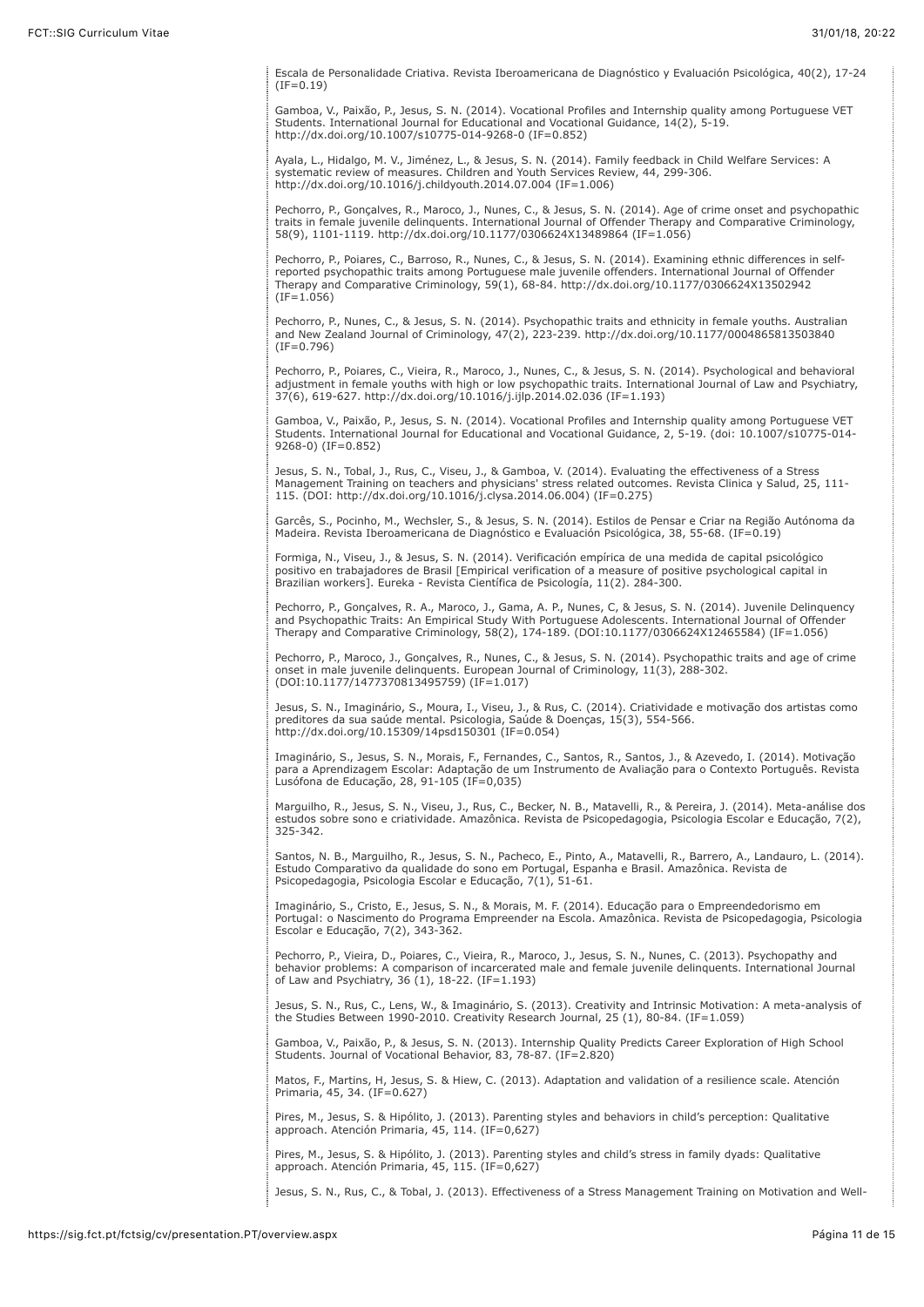being. Journal of Spatial and Organizational Dinamics. Discussion Papers, 14, 7-17.

Bjorn, M. B., Jesus, S. N., & Casado, M. I. (2013). Estratégias de relajación durante el período de gestación. Beneficios para la Salud. Revista Clinica y Salud, 24, 2, 77-83. (DOI: http://dx.doi.org/10.5093/cl2013a9)  $(IF=0.275)$ 

Garcês, S., Pocinho, M., & Jesus, S. N. (2013). Predição da criatividade e saúde mental. Psicologia, Saúde & Doenças, 14(2), 271-279. (IF=0.054)

Lobo, P., Viseu, J., Jesus, S. N., & Rus, C. (2013). Validação para Portugal da Escala de Perceção de Saúde Organizacional (EPSAO). Psicologia, Saúde & Doenças, 14(2), 295-303. (IF=0.054)

Gonçalves, E., & Jesus, S. (2013) High frequency heart rate variability evoked by repetitive transcranial magnetic stimulation over the medial prefrontal cortex: A preliminary investigation on brain processing of acute stressor-evoked cardiovascular reactivity. Open Journal of Psychiatry (OJPSYCH), 3, 335-344. (doi: 10.4236/ojpsych.2013.34035) (IF=0.100)

2) PAPERS PREVIOUS 2013:

Serrano, M., Jesus, S. N., & Rodríguez, J. (2012). Actitudes de adolescentes hacia la salud. Una aproximación a la evaluación de la eficacia del programa escolar de promoción de la salud "Forma Joven" en Sevilla, España. Salud Colectiva, 8 (1), 47-60. (IF=0.324)

Almeida, H., Faísca, L., & Jesus, S.N. (2012). Positive attitudes at work, some of its consequents and antecedents: a study with hotel professionals. International Journal of Economics and Management Sciences, 1  $(6)$ , 71-82. (IF= 0.093)

Gonçalves, E., & Jesus, S. N. (2012). Stress prevention by modulation of autonomic nervous system (Heart Rate Variability): A preliminary study using transcranial direct current stimulation. Open Journal of Psychiatry, 2 (2), 113-122. (IF=0.100)

Rus, C.L., Jesus, S.N., & Baban, A. (2012). Învatarea în echipa si efectivitatea echipelor de munca. Inteza analizei studiilor pulicate (Team learning and work team effectiveness: Summary of published studies). Psihologia Resurselor Umane (Human Resources Psychology), 10 (1), 70-90.

Moreno Ruiz, D., Jesus, S. N., Murgui Pérez, S. y Martínez Ferrer, B. (2012). Un estudio longitudinal de la reputación social no conformista y la violencia en adolescentes desde la perspectiva de género. Psychosocial Intervention, 21 (1), 67-75.

Azevedo, I., Morais, F., Jesus, S. N., & Ribeiro, I. (2012). A aplicação do "Future Problem Solving Program International" em adolescentes: Um estudo exploratório. Amazônica. Revista de Psicopedagogia, Psicologia Escolar e Educação, 10 (3), 24-47.

Rus, C.L., Baban, A., Jesus, S. N., & Andrei, D. (2012). An analysis of the psychometric properties of the Psychological Capital Questionnaire-12. Journal of Educational Sciences and Psychology, 2 (1), 110-122.

Viseu, J., Jesus, S. N., Rus, C., Nunes, H., Lobo, P, & Cara-Linda, I. (2012). Capital psicológico e sua avaliação com o PCQ-12. ECOS – Estudos Contemporâneos da Subjetividade, 2 (1), 4-16.

Jesus, S. N. (2011). Training intervention to promote motivation and well-being. Análisis y Modificación de Conducta, 37 (155-156), 31-41. (IF=0.182)

Gaspar, D., Jesus, S., & Cruz, J. (2011). Motivação e Apoio fornecido no Estágio – Estudo Longitudinal de uma coorte de médicos do Internato Médico de Medicina Geral e Familiar. Acta Médica Portuguesa, 25, 137-149. (IF=0.256)

Gaspar, D., Jesus, S., & Cruz, J. (2011). Motivação profissional no Internato Médico de Medicina Geral e Familiar: um estudo nacional. Acta Médica Portuguesa, 24, 255-264. (IF=0.256)

Jesus, S. N., Mosquera, J., Stobaus, C., Sampaio, A., Rezende, M., & Mascarenhas, S. (2011). Avaliação da motivação e do bem/mal-estar dos professores. Estudo comparativo entre Portugal e Brasil. Amazônica. Revista de Psicopedagogia, Psicologia Escolar e Educação, 7, 7-18.

Gamboa, V., Paixão, P., & Jesus, S. N. (2011). A eficácia de uma intervenção de carreira para a exploração vocacional. Revista Brasileira de Orientação Profissional, 12, 2, 153-164. (IF=0.500)

Pires, M., Hipólito, J., & Jesus, S. N. (2011). Parenting styles and child's stress – A parent-child analysis. Psychology & Health, 26 (2), 63. (IF= $1.950$ )

Jesus, S.N. and Rus, C. (2011). The influence of a stress management program on teachers and physicians' professional motivation, positive and negative wellbeing after one year: A meta-analytic study. Annals of Spiru Haret University. Sociology and Psychology Series, 6 (2), 23-35.

Gaspar, D., Jesus, S., & Cruz, J. (2010). Motivação profissional de médicos internos de Medicina Geral e Familiar, em Portugal: estudo da adaptação de um instrumento de avaliação. Revista Portuguesa de Saúde Pública, 28 (1), 67-78. (IF=0.100)

Jesus, S. N., Nave, F., & Matos, F. (2010). Construção e validação da Escala para Avaliação das Situações de Bullying nas praxes do Ensino Superior. Meta-Avaliação, 2, 5, 250-261. (IF=0.359)

Cavaco, V., Jesus, S. N., & Rezende, M. (2009). Percepção de estilos parentais na toxicodependência. Boletim de Psicologia, 59, 131, 179-190. (IF=0.031)

Murcho, N., Jesus, S. N., & Pacheco, J. E. P. (2009). A relação entre a depressão em contexto laboral e o burnout: um estudo empírico com enfermeiros. Psicologia, Saúde & Doenças, 10 (1), 57-68. (IF=0.045)

Amaro, H., & Jesus, S. N. (2008). Vulnerabilidade ao stresse em profissionais de emergência médica préhospitalar. Mudanças – Psicologia da Saúde, 16, 1, 62-70.

Sampaio, A., Jesus, S. N., Stobaus, C., & Mosquera, J. (2008). Promoção do bem-estar docente através de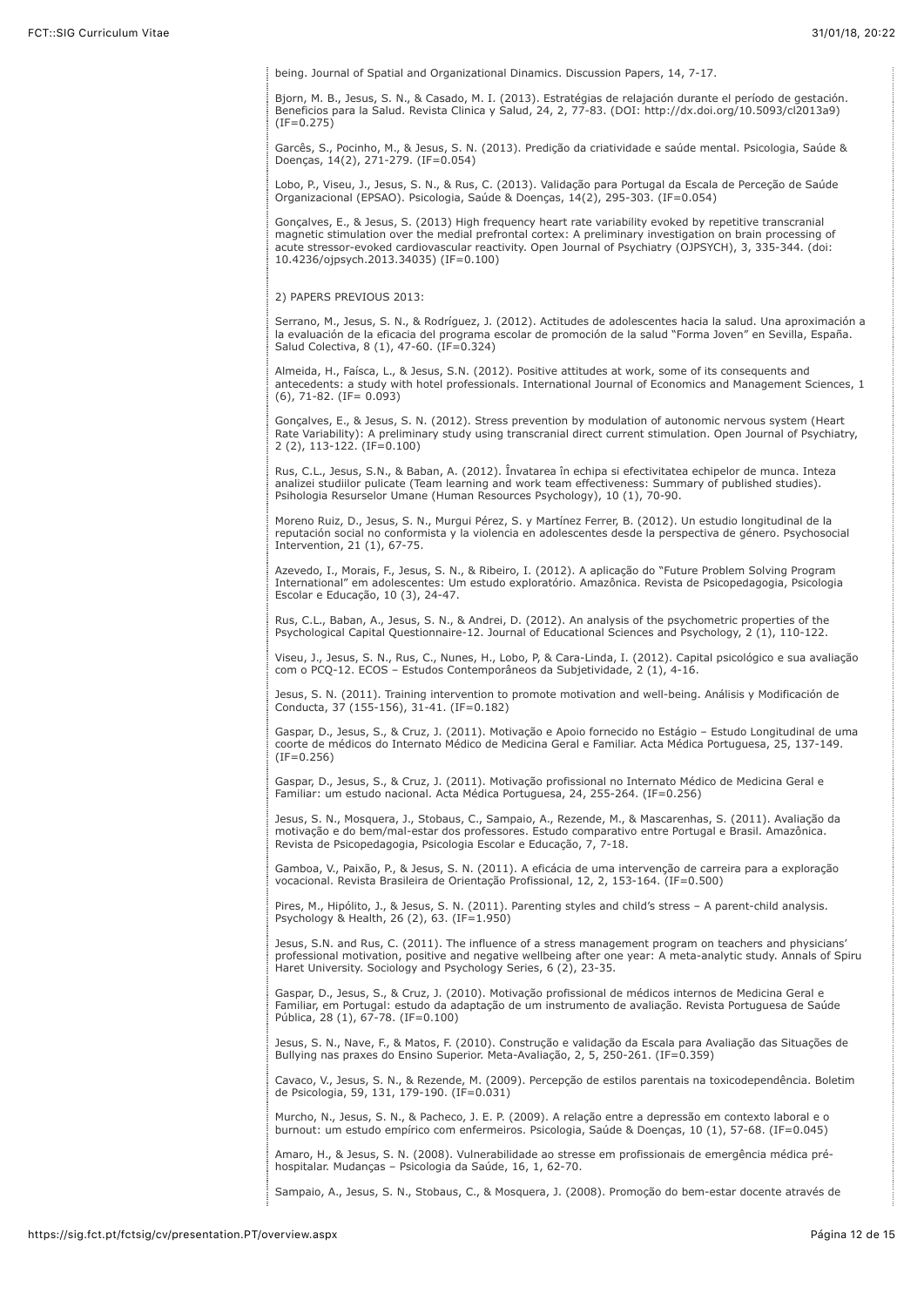programa de formação continuada. Polimorfia, 5, 83-88.

Nave, F., Jesus, S. N., Barraca, J., & Perreira, P. (2007). Adaptación de la Escala de Satisfacción Familiar por Adjetivos (ESFA) a la población portuguesa. Ansiedad y Estrés, 13, 1, 109-118. (IF=0.670)

Jesus, S. N. (2006). Psicologia da Saúde e Bem-Estar. Mudanças – Psicologia da Saúde, 14, 126-135.

Jesus, S. N., & Lens, W. (2005). An integrated model for the study of teacher motivation. Applied Psychology: An International Review, 54 (1), 119-134. (IF=2.75)

Nave, F., & Jesus, S. N. (2005). Ameaças à funcionalidade familiar. Uma perspectiva sistémica da cultura organizacional da(s) família(s). Educação, 30 (1), 11-26.

Jesus, S. N., Santos, J., Mosquera, J., Stobaus, C., & Esteve, J. M. (2004). Formação em gestão do stresse. Revista Mal-Estar e Subjectividade, 4 (2), 358-371.

Jesus, S. N., Pacheco, E., & Santos, J. (2003). Escala de estilos de vida saudável de profissionais de saúde. Encontro: Revista de Psicologia, 8, 5-8.

Jesus, S. N., & Conboy, J. (2001). A stress management course to prevent teacher distress. International Journal of Educational Management, 15, 3, 131-137. (IF=0.300)

Jesus, S. N., & Esteve, J. M. (2000). Programa de formación para la prevención del mal estar docente. Revista Galego- Portuguesa de Psicoloxía e Educación, 4, 43-54.

Jesus, S. N. (1996). Perspektívy d'Alsieho Vzdelávania Ucitel'ov v Západnej Európe (Perspectives of in-service teacher training in the Western Europe). Pedagogické Rozhl'ady, 2, 16-19. **Artigos em revistas nacionais com arbitragem científica**

MORE THAN 100 PAPERS IN NATIONAL PEER REVIEW JOURNALS.

Some of them are the follow:

1) More recent papers (after 2013):

Vizzotto, M., Jesus, S. N., & Martins, A. (2017). Saudades de Casa: Indicativos de Depressão, Ansiedade, Qualidade de Vida e Adaptação de Estudantes Universitários. Revista Psicologia e Saúde, 9(1), 59-73. doi: http://dx.doi.org/10.20435/pssa.v9i1.469

Murcho, N, Pacheco, E., & Jesus, S. N. (2016). Transtornos mentais comuns nos cuidados de saúde primários: Um estudo de revisão. Revista Portuguesa de Enfermagem de Saúde Mental, 15, 30-36. (http://dx.doi.org/10.19131/rpesm.0129)

Murcho, N. A. C., Pacheco, J. E. P., Jesus, S. N., & Oliveira, M. D. M. N. (2016). Proposta de um modelo explicativo da influência do bem-estar no trabalho, no stresse, na ansiedade e na depressão em enfermeiros. Studia, 19 Acedido em: http://revista.inuaf-studia.pt

Murcho, N., Pacheco, E., & Jesus, S. (2015). O mal-estar relacionado com o trabalho. Estudo das propriedades psicométricas de um inventário de sintomas (ISMERT). OMNIA – Revista Interdisciplinar de Ciências e Artes, 3, 45-52.

Malveiro, J., & Jesus, S. (2015). A percepção da qualidade de vida. OMNIA – Revista Interdisciplinar de Ciências e Artes, 3, 67-86.

Morais, M. F., Azevedo, I., & Jesus, S. (2014). Competências criativas e motivação para a aprendizagem: realidades distintas em adolescentes? Psicologia, Educação e Cultura, 18(1), 87-99.

Murcho, N., Jesus, S. N., & Pacheco, E. (2013). Estudo dos factores predisponentes do mal-estar ocupacional nos enfermeiros. Revista Investigação em Enfermagem, 27 (2), 9-18.

2) Papers previous 2013:

Matos, F., Simões, H., & Jesus, S. N. (2012). Inventário para avaliação da violência na escola (IAVE). Construção e validação preliminar. Revista de Psicologia da Criança e do Adolescente, 3 (2), 277-292.

Sebastião, D., Santos, J., & Jesus, S. (2011). A influência da cultura/clima organizacional e da satisfação com o suporte social no stresse percebido. Psychologica, 52, 281-300.

Jesus, S. N., Brás, M., & Rus, C. (2011). Stresse e criatividade em artistas. Revisão da literatura e proposta de modelo teórico. Psique, 7, 71-89.

Costa, A., & Jesus, S. N. (2011). Inteligência Emocional e Assertividade nos Enfermeiros. Nursing, 23, 20-24.

Murcho, N. A. C., Jesus, S. N., & Pacheco, J. E. P. (2010). Estudo dos fatores de resiliência em enfermeiros. Revista Investigação em Enfermagem. 10, 55-63.

Almeida, H., Faísca, L., & Jesus, S. N (2009). Estrutura Factorial da versão portuguesa do Job Diagnostic Survey (JDS) Um estudo confirmatório da validação da Escala de Características do Trabalho. Psicologia, 23 (1), 79-102.

Matos, F., Jesus, S. N., & Ralha-Simões, H. (2009). Praxes, bullying e resiliência no Ensino Superior. Educação: Temas e Problemas, 7, 4, 117-127.

Murcho, N., Jesus, S. N., & Pacheco, E. (2008). Inventário de sintomas de mal-estar relacionado com o trabalho (ISMERT) – Um estudo prévio. Revista Investigação em Enfermagem, 17, 27-33.

Amaro, H., & Jesus, S. N. (2008). Satisfação profissional e burnout nos enfermeiros. Que relação?, Revista Portuguesa de Enfermagem, 13, 33-39.

Pacheco, J. E., & Jesus, S. N. (2007). Burnout e coping em profissionais de saúde. Revista Investigação em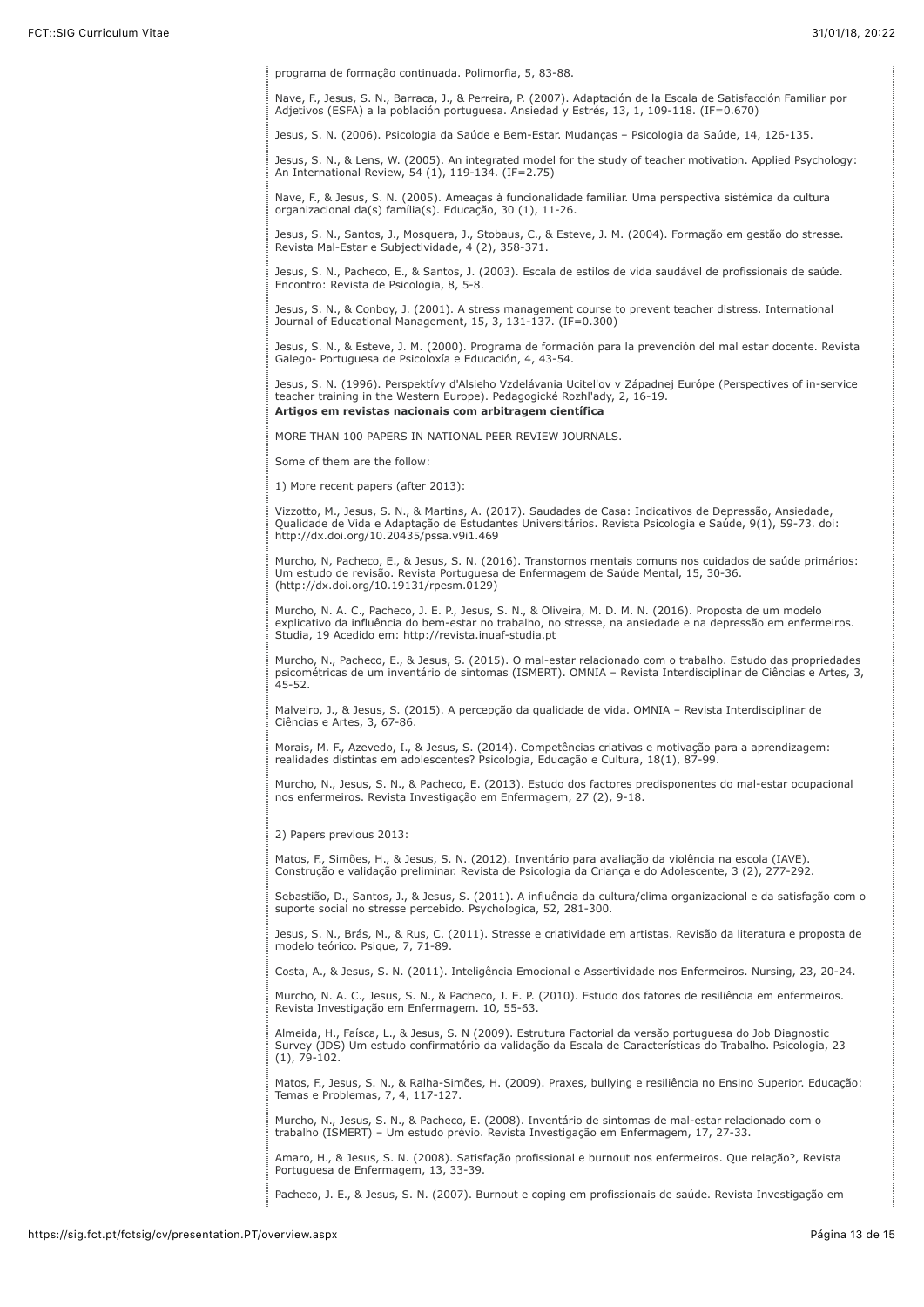Enfermagem, 16, 32-41.

Murcho, N., & Jesus, S. N. (2007). Burnout e absentismo laboral em Enfermeiros. Revista Investigação em Enfermagem, 15, 56-65.

Vieira, L.S., & Jesus, S. N. (2007). Contributos para o exercício da função docente para o bem-estar subjectivo do professor. Psicologia e Educação, 6 (2), 73-85.

Amaro, H., & Jesus, S. N. (2007). Comportamentos comunicacionais assertivos e burnout nos profissionais de enfermagem. Nursing, 221, 7-16.

Jesus, S. N. (2006). Avaliação do desempenho e bem-estar docente. Psicologia, Educação e Cultura, 1, 7-22.

Amaro, H., & Jesus, S. N. (2005). Comportamentos Assertivos. Um estudo exploratório. Nursing, 199, 24-28.

Pacheco, J., Murcho, N., Jesus, S. N., & Pacheco, A. (2005). Programa de promoção de bem-estar nos toxicodependentes. Sinais Vitais, 60, 55-57.

Jesus, S. N. (2004). Programa de formação em gestão do stresse para profissionais de educação e de saúde. Psychologica (Número de Homenagem ao Prof. Doutor Manuel Viegas Abreu), 369-375.

Jesus, S. N., & Santos, J. (2004). Curso para gestão do stresse em profissionais de educação. Revista Psicologia e Educação, 3, 151-156.

Pacheco, E., Murcho, N., & Jesus, S. N. (2004). Caracterização dos utentes em programas de substituição com metadona na Unidade de Terapias de Substituição do CAT de Olhão. Revista Investigação em Enfermagem, 10, 18-27.

Jesus, S. N. (2002). Do mal-estar ao bem-estar docente. Psychologica (Número de Homenagem ao Prof. Doutor Álvaro Miranda Santos), 30, 217-227.

Vieira, L. S., Jesus, S. N., & Ferreira, J. A. (2002). Ensino Profissional: A satisfação de interesses vocacionais. Revista Portuguesa de Pedagogia (Número de Homenagem ao Prof. Doutor Joaquim Ferreira Gomes), 36, 275- 290.

Jesus, S. N. (2001). Pistas para o bem-estar dos professores. Educação, 43, 123-132.

Jesus, S. N., & Vieira, L. S. (2001). Contributos da Psicologia na formação de professores. Um estudo exploratório. Educação, Indivíduo e Sociedade, 2, 111-119.

Jesus, S. N. (2000). Qualidade da educação e motivação dos professores. Psicologia, Educação e Cultura, 4, 97-103.

Jesus, S. N. (2000). Motivação e expectativas iniciais dos alunos do curso de Psicologia da Universidade do Algarve. Educação, Indivíduo e Sociedade, 1, 145-153.

Jesus, S. N., & Xavier, F. (1998). Prevenção de situações de indisciplina dos alunos: pressupostos para um programa de formação de professores. Revista de Psicologia, Educação e Cultura, 2, 77-81.

Jesus, S. N. (1997). Escola: espaço de realização/motivação. Educar, 16, 9-12.

Jesus, S. N., Abreu, M. V., Esteve, J. M., & Lens, W. (1996). Uma abordagem sociopolítica do mal-estar docente. Revista Portuguesa de Pedagogia, 1, 51-64.

Jesus, S. N. (1995). Avaliação da motivação dos professores segundo os modelos expectativa-valor. Revista Portuguesa de Pedagogia, 1, 51-71.

Jesus, S. N. (1995). Análise da motivação para a profissão docente segundo o modelo da discrepância motivacional. Um estudo preliminar. Revista Portuguesa de Educação, 8 (1), 163-180.

Jesus, S. N. (1995). A formação inicial de professores segundo um modelo relacional. Psychologica, 14, 115- 120.

Jesus, S. N., & Abreu, M. V. (1994). Projecto profissional e expectativas de realização dos professores. Um estudo exploratório. Inovação, 7, 215-221.

Jesus, S. N. (1993). Formação educacional de futuros professores. Contributo para a clarificação da sua utilidade. Revista Portuguesa de Pedagogia, 27, 93-117.

Jesus, S. N. (1993). Promoção de competências cognitivo-motivacionais e de investigação nos professores. Revista Portuguesa de Pedagogia, 27, 439-456.

Jesus, S. N., & Abreu, M. V. (1993). Motivação dos professores para motivar os alunos. Um estudo exploratório segundo a Teoria do Comportamento Planeado. Psychologica, 10, 29-37.

Jesus, S. N. (1992). Motivação e stress em professores estagiários. Um estudo longitudinal exploratório. Revista Portuguesa de Educação, 5, 117-127.

Jesus, S. N. (1992). Expectativas de realização na profissão docente. Construção da Escala E.R.P. de Jesus. Psychologica, 7, 65-84.

Jesus, S. N., Abreu, M. V., Santos, E. R., & Pereira, A. M. (1992). Estudo dos factores de mal-estar na profissão docente. Psychologica, 8, 51-60.

Jesus, S. N. (1991). Relação Pedagógica: processos de categorização e factores de influência. Psychologica, 5, 65-73.

**Publicações em actas de encontros científicos**

MORE THAN 250 PUBLISHED PAPERS IN PROCEEDINGS.

**Patentes**